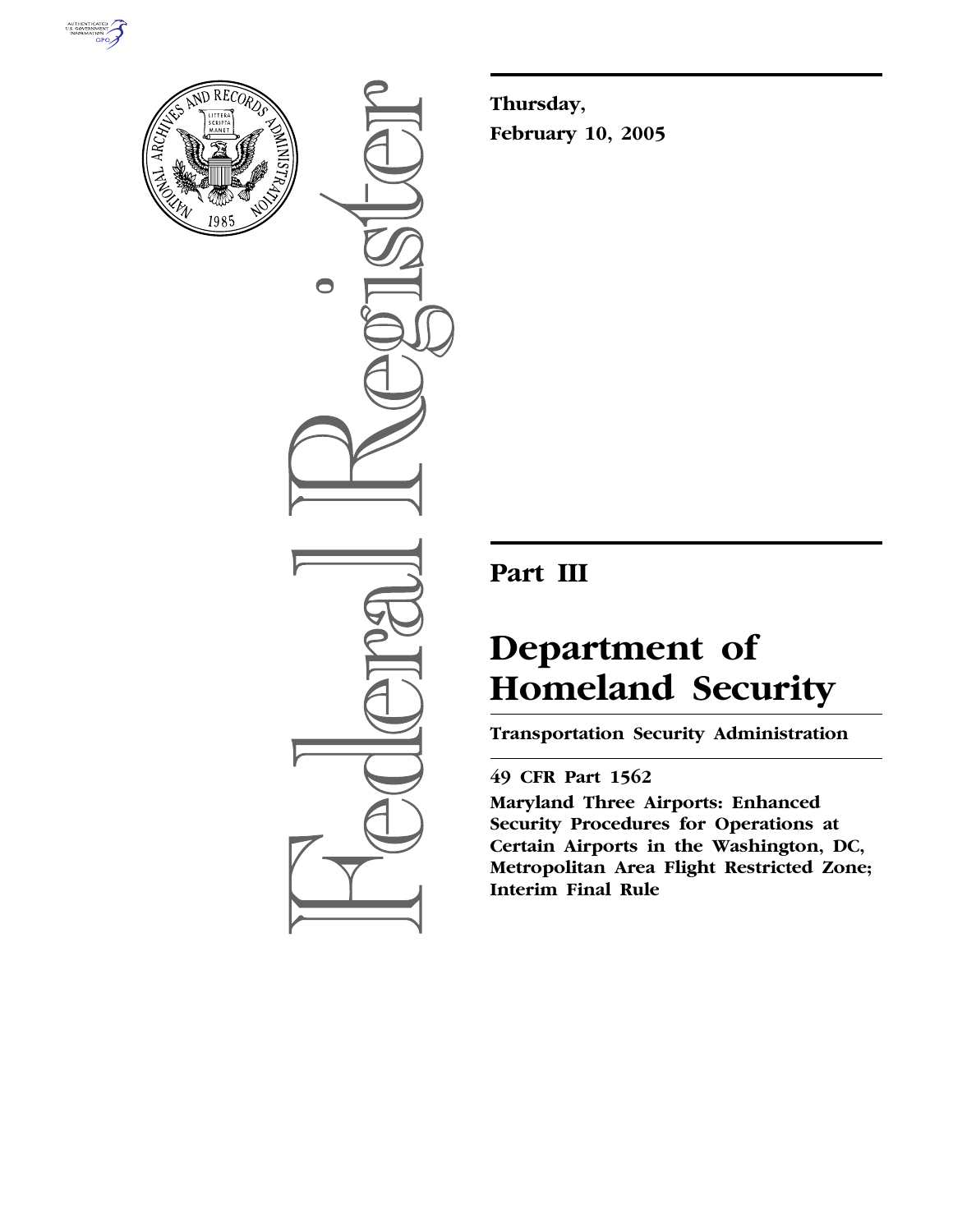# **DEPARTMENT OF HOMELAND SECURITY**

# **Transportation Security Administration**

## **49 CFR Part 1562**

**[Docket No. TSA–2005–20118]** 

# **RIN 1652–AA39**

# **Maryland Three Airports: Enhanced Security Procedures for Operations at Certain Airports in the Washington, DC, Metropolitan Area Flight Restricted Zone**

**AGENCY:** Transportation Security Administration (TSA), Department of Homeland Security.

**ACTION:** Interim final rule; request for comments.

**SUMMARY:** This action transfers responsibility for ground security requirements and procedures at three Maryland airports that are located within the Washington, DC, Metropolitan Area Flight Restricted Zone, and for individuals operating aircraft to and from these airports, from the Federal Aviation Administration (FAA) to TSA. These requirements and procedures were previously issued by the FAA, in coordination with TSA, in Special Federal Aviation Regulation (SFAR) 94. TSA is assuming responsibility for these requirements and procedures because TSA and FAA agree that they are best handled under TSA's authority over transportation security. These requirements and procedures will continue to enhance the security of the critical infrastructure and Federal government assets in the Washington, DC, Metropolitan Area. **DATES:** *Effective Date:* This rule is effective February 13, 2005.

*Comment Date:* Comments must be received by April 11, 2005.

**ADDRESSES:** You may submit comments, identified by the TSA docket number to this rulemaking, using any one of the following methods:

*Comments Filed Electronically:* You may submit comments through the docket Web site at *http://dms.dot.gov*. Please be aware that anyone is able to search the electronic form of all comments received into any of our dockets by the name of the individual submitting the comment (or signing the comment, if submitted on behalf of an association, business, labor union, etc.). You may review the applicable Privacy Act Statement published in the **Federal Register** on April 11, 2000 (65 FR 19477), or you may visit *http:// dms.dot.gov*.

*Comments Submitted by Mail, Fax, or In Person:* Address or deliver your written, signed comments to the Docket Management System, U.S. Department of Transportation, Room Plaza 401, 400 Seventh Street, SW., Washington, DC 20590–0001; Fax: 202–493–2251.

Comments that include trade secrets, confidential commercial or financial information, or sensitive security information (SSI) should not be submitted to the public regulatory docket. Please submit such comments separately from other comments on the rule. Comments containing trade secrets, confidential commercial or financial information, or SSI should be appropriately marked as containing such information and submitted by mail to the individual(s) listed in **FOR FURTHER INFORMATION CONTACT**.

*Reviewing Comments in the Docket:* You may review the public docket containing comments on this interim final rule in person in the Docket Office between 9 a.m. and 5 p.m., Monday through Friday, except Federal holidays. The Docket Office is located on the plaza level of the NASSIF Building at the Department of Transportation address above. Also, you may review public dockets on the Internet at *http://dms.dot.gov*.

*See* **SUPPLEMENTARY INFORMATION** for format and other information about comment submissions.

**FOR FURTHER INFORMATION CONTACT:** *For policy questions:* Robert Rottman, Office of Aviation Security Policy, Transportation Security Administration Headquarters, East Building, Floor 11, 601 South 12th Street, Arlington, VA 22202; telephone: 571–227–2289; email: *Robert.Rottman@dhs.gov*.

*For technical questions:* Dirk Ahle, Aviation Operations, Transportation Security Administration Headquarters, East Building, Floor 9, 601 South 12th Street, Arlington, VA 22202; telephone: 571–227–1504; e-mail: *Dirk.Ahle@dhs.gov*.

*For legal questions:* Dion Casey, Office of Chief Counsel, Transportation Security Administration Headquarters, East Building, Floor 12, TSA–2, 601 South 12th Street, Arlington, VA 22202; telephone: 571–227–2663; e-mail: *Dion.Casey@dhs.gov*.

#### **SUPPLEMENTARY INFORMATION:**

#### **Comments Invited**

This interim final rule is being adopted without prior notice and prior public comment. However, to the maximum extent possible, operating administrations within DHS will provide an opportunity for public comment on regulations issued without prior notice. Accordingly, TSA invites interested persons to participate in this rulemaking by submitting written comments, data, or views. We also invite comments relating to the economic, environmental, energy, or federalism impacts that might result from this rulemaking. *See* **ADDRESSES** above for information on where to submit comments.

Comments that include trade secrets, confidential commercial or financial information, or SSI should not be submitted to the public regulatory docket. Please submit such comments separately from other comments on the rule. Comments containing this type of information should be appropriately marked and submitted by mail to the individual(s) listed in **FOR FURTHER INFORMATION CONTACT** section. Upon receipt of such comments, TSA will not place the comments in the public docket and will handle them in accordance with applicable safeguards and restrictions on access. TSA will hold them in a separate file to which the public does not have access, and place a note in the public docket that TSA has received such materials from the commenter. If TSA receives a request to examine or copy this information, TSA will treat it as any other request under the Freedom of Information Act (FOIA) (5 U.S.C. 552) and the Department of Homeland Security's FOIA regulation found in 6 CFR part 5.

With each comment, please include your name and address, identify the docket number at the beginning of your comments, and give the reason for each comment. The most helpful comments reference a specific portion of the rule, explain the reason for any recommended change, and include supporting data. You may submit comments and material electronically, in person, by mail, or fax as provided under **ADDRESSES**, but please submit your comments and material by only one means. If you submit comments by mail or delivery, submit them in two copies, in an unbound format, no larger than 8.5 by 11 inches, suitable for copying and electronic filing.

If you want the TSA to acknowledge receipt of your comments on this rulemaking, include with your comments a self-addressed, stamped postcard on which the docket number appears. We will stamp the date on the postcard and mail it to you.

Except for comments containing confidential information and SSI, we will file in the public docket all comments we receive, as well as a report summarizing each substantive public contact with TSA personnel concerning this rulemaking. The docket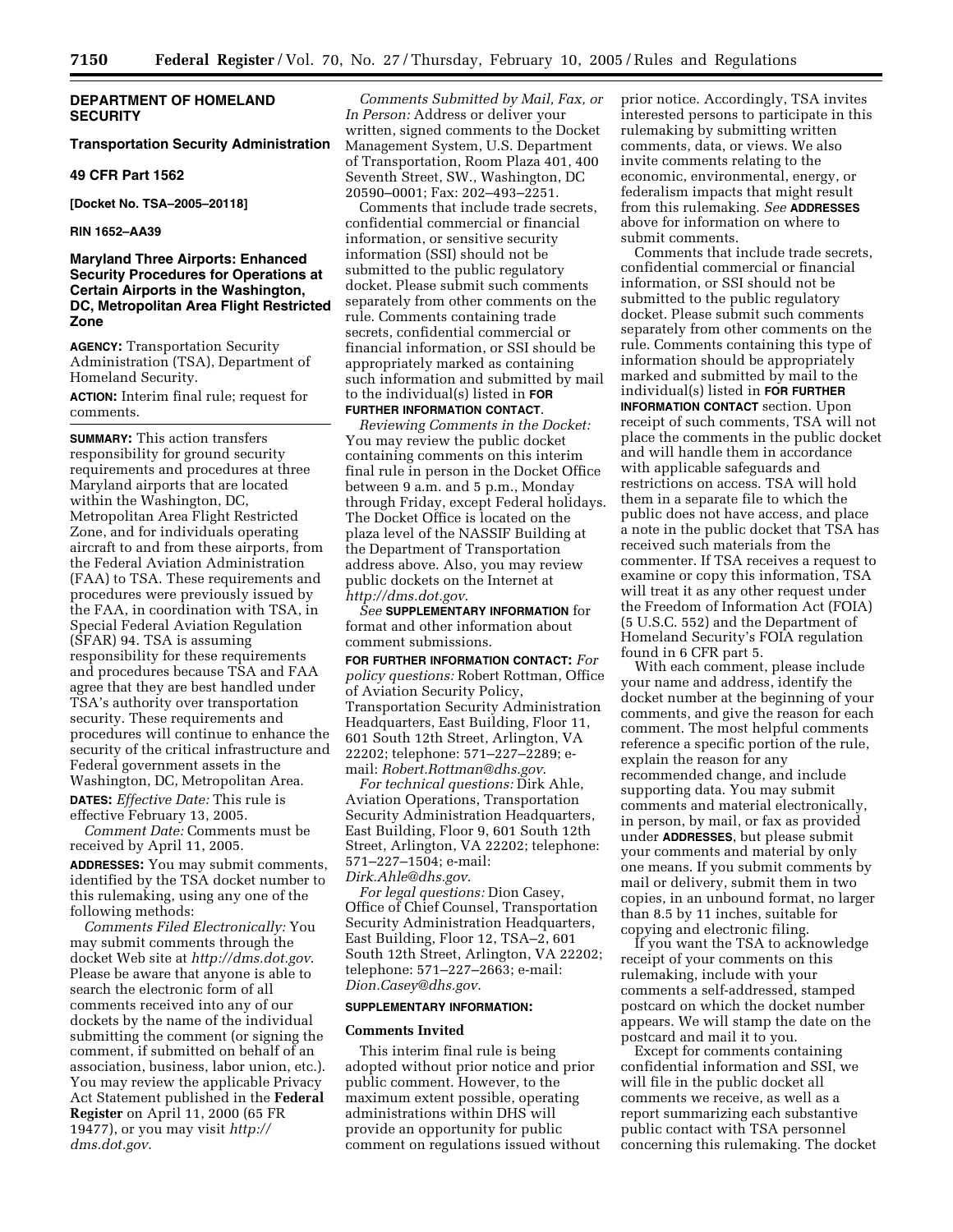is available for public inspection before and after the comment closing date.

We will consider all comments we receive on or before the closing date for comments. We will consider comments filed late to the extent practicable. We may change this rule in light of the comments we receive.

# **Availability of Rulemaking Document**

You may obtain an electronic copy using the Internet by—

(1) Searching the Department of Transportation's electronic Docket Management System (DMS) Web page (*http://dms.dot.gov/search*);

(2) Accessing the Government Printing Office's Web page at *http:// www.access.gpo.gov/su*\_*docs/aces/ aces140.html*; or

(3) Visiting the TSA's Law and Policy Web page at *http://www.tsa.dot.gov/ public/index.jsp*.

In addition, copies are available by writing or calling any of the individuals in the **FOR FURTHER INFORMATION CONTACT** section. Make sure to identify the docket number of this rulemaking.

#### **Small Entity Inquiries**

The Small Business Regulatory Enforcement Fairness Act (SBREFA) of 1996 requires TSA to comply with small entity requests for information or advice about compliance with statutes and regulations within TSA's jurisdiction. Any small entity that has a question regarding this document may contact the persons listed in the **FOR FURTHER INFORMATION CONTACT** section for information or advice. You can get further information regarding SBREFA on the Small Business Administration's Web page at *http://www.sba.gov/advo/ laws/law*\_*lib.html.*

# **Good Cause for Immediate Adoption**

TSA is issuing this interim final rule without prior notice and opportunity to comment pursuant to its authority under section 4(a) of the Administrative Procedure Act (APA) (5 U.S.C. 553(b)). This provision authorizes the agency to issue a rule without notice and opportunity to comment when the agency for good cause finds that those procedures are ''impracticable, unnecessary, or contrary to the public interest.'' TSA finds that notice and public comment to this interim final rule are impracticable, unnecessary, and contrary to the public interest for the following reasons.

First, after the September 11, 2001 attacks, three airports in Maryland— College Park Airport, Potomac Airfield, and Washington Executive/Hyde Field (the Maryland Three Airports)—were closed for a sustained period because of

their proximity to important National Capitol Region assets and because of the restrictions on aircraft operations in the airspace that overlies those airports. The airports were not permitted to reopen until the FAA, in coordination with TSA, issued SFAR 94 on February 19, 2002 (67 FR 7538). According to comments that the FAA received, this sustained closure placed significant financial burdens on the Maryland Three Airports. SFAR 94 is set to expire on February 13, 2005. If TSA does not issue this IFR immediately, the Maryland Three Airports may be required to close again until TSA completes this rulemaking. Such a closure could cause the Maryland Three Airports significant financial burdens that are not necessary from a security perspective.

Second, in this interim final rule TSA is largely adopting the security measures and procedures that were required under SFAR 94. The Maryland Three Airport operators, and pilots who operate to and from those airports, have been operating under the SFAR 94 requirements since February 19, 2002. In addition, because TSA is largely adopting the SFAR 94 requirements, the airport security procedures that were approved under SFAR 94 for each of the Maryland Three Airports will be approved by TSA under this interim final rule. Thus, TSA believes that the interim final rule will not present any surprises or impose any additional burdens on the Maryland Three Airport operators or the pilots who operate to and from those airports. In fact, in response to comments on SFAR 94 and FAA Notice to Airmen (NOTAM) 3/ 0853, this interim final rule relaxes one of the major burdens imposed under NOTAM 3/0853—the requirement that aircraft approved to operate to or from any of the Maryland Three Airports be based at one of those airports—without relaxing security. Under this interim final rule, TSA may permit transient aircraft to operate to or from any of the Maryland Three Airports if the pilot complies with the requirements of the interim final rule. This change will reduce costs without relaxing security.

Finally, TSA notes that the FAA first issued these requirements as SFAR 94 on February 19, 2002. SFAR 94 was set to expire one year from that date. The FAA requested and received public comments on SFAR 94. On February 14, 2003, the FAA published a final rule extending the expiration date of SFAR 94 for an additional two years (68 FR 7684). In the 2003 final rule, the FAA, in coordination with TSA, responded to the public comments that it received after the publication of SFAR 94 in

2002. The FAA did not receive any additional comments after publishing the final rule extending the expiration date of SFAR 94 in 2003. Consequently, TSA believes that the issues involved in this rulemaking have already been addressed through the prior FAA rulemakings.

For these reasons, TSA finds that notice and public comment to this interim final rule are impracticable, unnecessary, and contrary to the public interest. However, TSA is inviting public comments on all aspects of the interim final rule. If, based upon information provided in public comments, TSA determines that changes to the interim final rule are necessary to address transportation security more effectively, or in a less burdensome but equally effective manner, the agency will not hesitate to make such changes.

# **Abbreviations and Terms Used in This Document**

ADIZ—Air Defense Identification Zone

- ATC—Air Traffic Control
- ATSA—Aviation and Transportation Security Act
- CFR—Code of Federal Regulations
- CHRC—Criminal History Records Check
- CIA—Central Intelligence Agency DHS—Department of Homeland
- Security
- DOD—Department of Defense
- DOT—Department of Transportation
- FAA—Federal Aviation Administration
- FBI—Federal Bureau of Investigation
- FRZ—Flight Restricted Zone
- GA—General Aviation
- IFR—Instrument Flight Rules
- NM—Nautical Mile
- NOTAM—Notice to Airmen
- PIN—Personal Identification Number
- SFAR—Special Federal Aviation Regulation
- TFR—Temporary Flight Restriction
- TSA—Transportation Security
- Administration
- VFR—Visual Flight Rules
- VOR/DME—Very High Frequency Omnidirectional Range/Distance
- Measuring Equipment

# **Background**

After the September 11, 2001, terrorist attacks against four U.S. commercial aircraft resulting in the tragic loss of human life at the World Trade Center, the Pentagon, and in southwest Pennsylvania, the FAA immediately prohibited all aircraft operations within the territorial airspace of the U.S., with the exception of certain military, law enforcement, and emergency related aircraft operations. This general prohibition was lifted in part on September 13, 2001. In the Washington,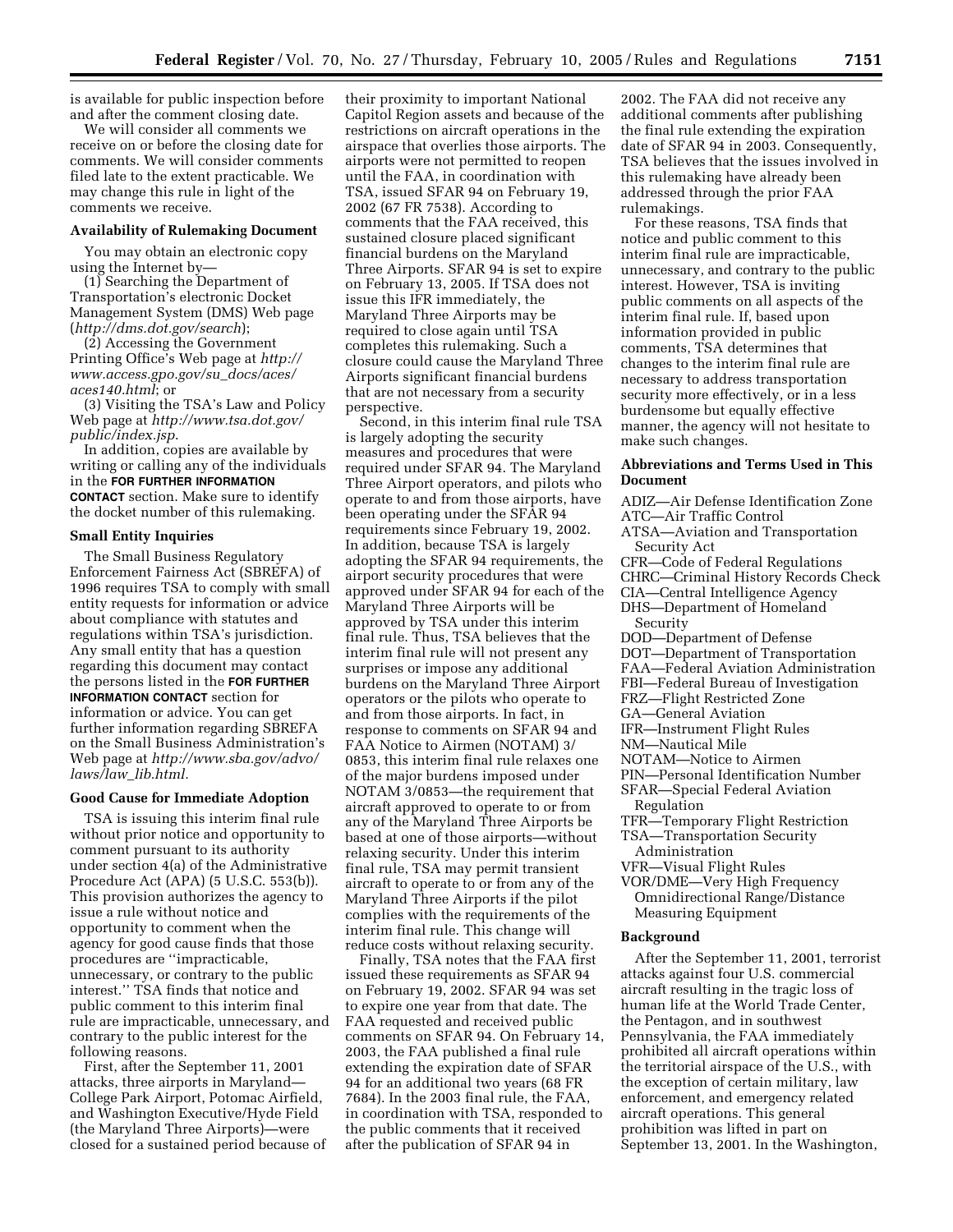DC, Metropolitan Area, however, aircraft operations remained prohibited at all civil airports within a 25 nautical mile (NM) radius of the Washington Very High Frequency Omnidirectional Range/Distance Measuring Equipment (VOR/DME). This action was accomplished via the U.S. NOTAM system. The FAA issued several NOTAMs under 14 CFR 91.139, Emergency Air Traffic Rules, and implemented temporary flight restrictions (TFRs) under 14 CFR 91.137, Temporary Flight Restrictions in the Vicinity of Disaster/Hazard Areas.

On October 4, 2001, limited air carrier operations were permitted to resume at Ronald Reagan Washington National Airport (DCA).

On October 5, 2001, the FAA issued NOTAM 1/0989, which authorized instrument flight rules (IFR) operations and limited visual flight rules (VFR) operations within an 18 to 25 NM radius from the DCA VOR/DME in accordance with emergency air traffic rules issued under 14 CFR 91.139. Exception to the restrictions affecting aircraft operations under 14 CFR part 91 (part 91 operations) in the Washington, DC, area issued since September 11, 2001, were made to permit the repositioning of aircraft from airports within the area of the TFR and to permit certain operations conducted under waivers issued by the FAA.

On December 19, 2001, the FAA cancelled NOTAM 1/0989 and issued NOTAM 1/3354 that, in part, set forth special security instructions under 14 CFR 99.7 and created a new TFR for the Washington, DC, area. NOTAM 1/3354 also created TFRs in the Boston and New York City areas. That action significantly decreased the size of the area subject to the earlier prohibitions on part 91 operations in the Washington, DC, area and permitted operations at Freeway (W00), Maryland (2W5), and Suburban (W18) airports.

As security concerns were resolved, most general aviation (GA) operations resumed with varying degrees of restriction. However, due to their proximity to important National Capitol Region assets, the Maryland Three Airports remained closed for a sustained period following the September 11 attacks because of the restrictions on aircraft operations in the airspace that overlies those airports. In addition, most part 91 operations in the airspace that overlies the Maryland Three Airports remained prohibited under NOTAM 1/ 3354.

On February 14, 2002, the FAA cancelled NOTAM 1/3354 and issued NOTAM 2/1257, which provided flight plan filing procedures and air traffic

control (ATC) arrival and departure procedures for pilots operating from the Maryland Three Airports in accordance with SFAR 94. The FAA updated and reissued NOTAM 2/1257 as NOTAM 2/ 2720 on December 10, 2002. NOTAM 2/ 2720 permitted pilots vetted at any one of the Maryland Three Airports to fly into any of the Maryland Three Airports. NOTAM 3/0853 replaced NOTAM 2/2720 on February 1, 2003. NOTAM 3/0853 remains in effect as of the date of this interim final rule.

# **Aviation and Transportation Security Act**

The events of September 11, 2001, led Congress to enact the Aviation and Transportation Security Act (ATSA), which created TSA.<sup>1</sup> ATSA required TSA to assume many of the civil aviation security responsibilities that the FAA maintained prior to that date. On February 22, 2002, TSA published a final rule transferring the bulk of the FAA's civil aviation security regulations to TSA and adding new standards required by ATSA.2

## **FAA and TSA Authority**

The FAA has broad authority to regulate the safe and efficient use of the navigable airspace.3 The FAA is also authorized to issue air traffic rules and regulations to govern the flight of aircraft, the navigation, protection, and identification of aircraft for the protection of persons and property on the ground, and for the efficient use of the navigable airspace. Additionally, pursuant to 49 U.S.C. 40103(b)(3), the FAA has the authority, in consultation with the Department of Defense (DOD), to ''establish security provisions that will encourage and allow maximum use of the navigable airspace by civil aircraft consistent with national security.'' Such provisions may include establishing airspace areas the FAA decides are necessary in the interest of national defense; and by regulation or order, restricting or prohibiting flight of civil aircraft that the FAA cannot identify, locate, and control with available facilities in those areas. The FAA has broad statutory authority to issue regulations in the interests of safety in air commerce and national security.4

TSA has broad authority over civil aviation security.5 TSA is responsible for developing policies, strategies, and plans for dealing with threats to transportation security, as well as other

plans related to transportation security, including coordinating countermeasures with appropriate departments, agencies, and instrumentalities of the U.S. government.6 TSA is also authorized to work in conjunction with the FAA with respect to any actions or activities that may affect aviation safety.7

The FAA retains authority over airspace, including the authority to issue airspace restrictions. FAA issued SFAR 94 under that authority. However, because some of the requirements in SFAR 94 deal primarily with security (including background checks for pilots operating to or from the Maryland Three Airports and security procedures for the airports), and because TSA's primary mission is civil aviation security, the FAA and TSA have determined that ground security procedures (including security threat assessments for pilots and airport security coordinators) for the Maryland Three Airports are best handled under TSA's authority. TSA also notes that TSA inspectors have conducted inspections of Maryland Three Airports for compliance with the airports' approved security procedures. For these reasons, the ground security requirements and procedures for the Maryland Three Airports as well as the security threat assessments for individuals operating aircraft to and from those airports are being placed in TSA regulations. The airspace security restrictions in NOTAM 3/0853 remain under FAA authority.

#### **SFAR 94**

The FAA issued SFAR 94 as a final rule on February 19, 2002.8 SFAR 94 defined the restricted airspace over the Washington, DC, Metropolitan Area and established rules for all pilots operating aircraft to or from any of the Maryland Three Airports. It also established security procedures for the Maryland Three Airports. SFAR 94 had a one-year effective period and was set to expire on February 13, 2003. However, the FAA, in consultation with TSA and other Federal agencies, reissued SFAR 94 on February 14, 2003, with an expiration date of February 13, 2005.9

# **Security Justification for the Interim Final Rule**

Because of its status as home to all three branches of the Federal government, as well as numerous Federal buildings, foreign embassies, multinational institutions, and national monuments of iconic significance, the

<sup>1</sup>Pub. L. 107–71, November 19, 2001, 115 Stat. 597.

<sup>2</sup> 67 FR 8340, February 22, 2002.

<sup>3</sup>See 49 U.S.C. 40103(a).

<sup>4</sup>See 49 U.S.C. 44701(a)(5).

<sup>5</sup>See 49 U.S.C. 114(d)(1).

<sup>6</sup>See 49 U.S.C. 114(f)(3) and (4).

<sup>7</sup>See 49 U.S.C. 114(f)(13).

<sup>8</sup> 67 FR 7537.

<sup>9</sup> 68 FR 7683.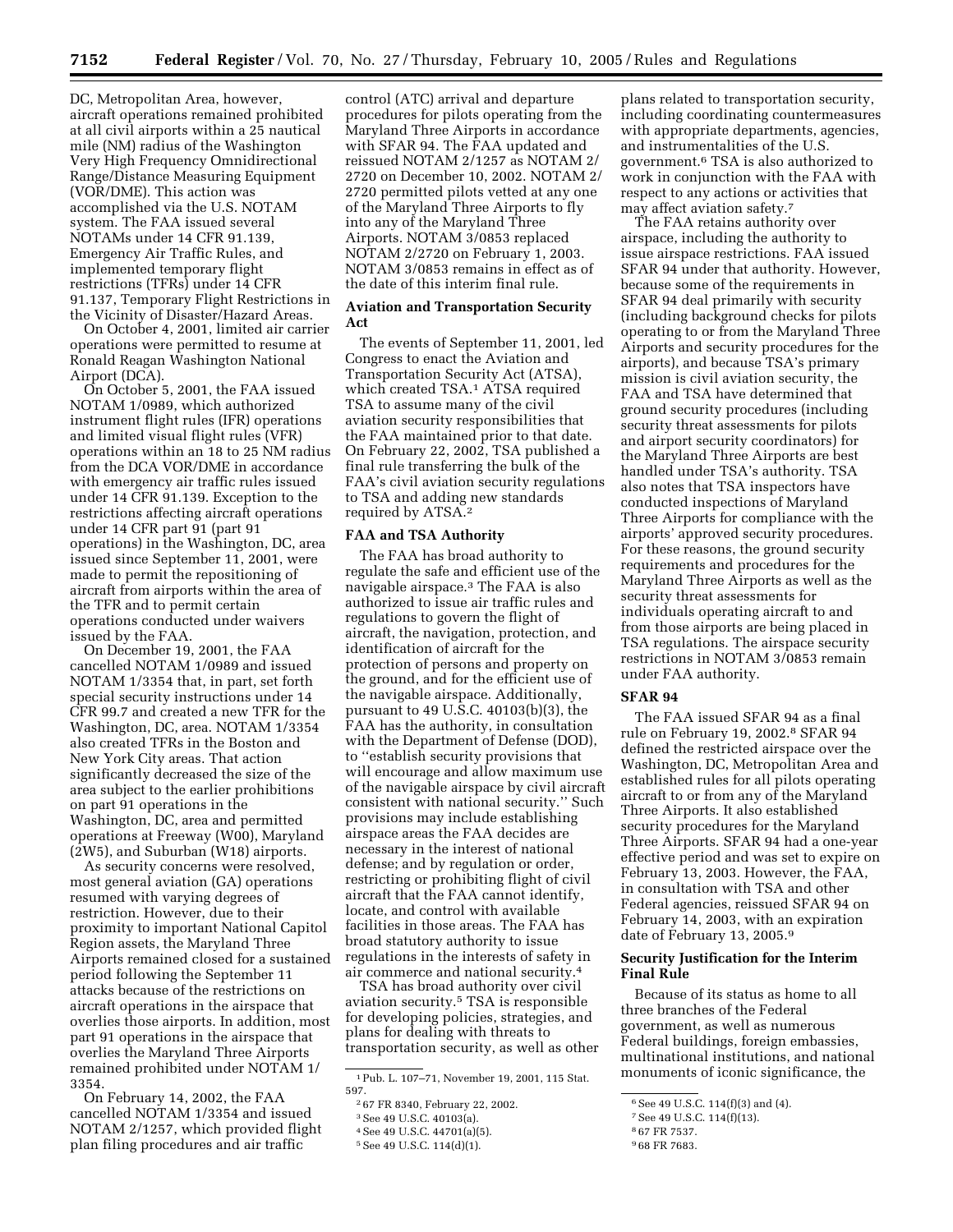Washington, DC, Metropolitan Area continues to be an obvious high priority target for terrorists.

Although there is no information suggesting an imminent plan by terrorists to use airplanes to attack targets in the Washington, DC, Metropolitan Area, the success of the September 11, 2001, attack on the Pentagon and reports demonstrating terrorist groups' enduring interest in aviation-related attacks indicate the need for continued vigilance in aviation security.

For example, the April 2004 arrest of Waleed bin Attash and the subsequent discovery of a plot to crash an explosive-laden small aircraft into the U.S. Consulate in Karachi, Pakistan, illustrates terrorist groups' continued interest in using aircraft to attack U.S. interests. Other information—such as documents found in Zacarias Moussaoui's possession that outlined crop duster operations—suggests that terrorist groups may have been considering other domestic aviation attack plans in addition to the September 11, 2001, attacks.

In addition, recent press reporting on the debriefings of detained terrorist leader Khalid Shaykh Muhammad not only hints at the complexity of planning involved in the September 11, 2001, attacks but also suggests the group was likely planning follow-on operations inside the United States, possibly including inside the Washington, DC, Metropolitan Area.

While DHS has no specific information that terrorist groups are currently planning to use GA aircraft to perpetrate attacks against the U.S., it remains concerned that (in light of completed and ongoing security enhancements for commercial aircraft and airports) terrorists may turn to GA as an alternative method for conducting operations.10

To protect against a potential threat to the Washington, DC, Metropolitan Area,

FAA, in consultation with TSA and other Federal agencies, implemented a system of concentric airspace rings and complementary airspace control measures via NOTAM 3/0853 in February 2003. The dimensions of this protected airspace were determined after considering such factors as the average speed of likely suspect aircraft and minimum launch time and speed of intercept aircraft. After extensive coordination among Federal agencies, the dimensions for this protected airspace were established along with the requirements to enter and operate in the airspace. The outer lateral boundary is the same as the outer lateral boundary for the Tri-Area Class B airspace in the Washington-Baltimore area. This outer boundary is, at certain places, more than 40 nautical miles from the Washington Monument. The Government conditioned entry into this airspace on the identification of all aircraft operators within the airspace in order to ensure the security of protected ground assets. This airspace is called an Air Defense Identification Zone (ADIZ). Within the ADIZ airspace is an inner ring, called a Flight Restricted Zone (FRZ), which has a radius of approximately 15 NM centered on the Washington (DCA) VOR/DME. In order to enter and operate in FRZ airspace, more stringent access and security procedures are applied.

The Maryland Three Airports are located within the FRZ. Therefore, aircraft operating to or from one of the Maryland Three Airports must be subject to special rules. TSA notes that under SFAR 94 and NOTAM 3/0853, aircraft operations permitted in the FRZ are limited to U.S. Armed Forces, law enforcement, aeromedical services, air carriers that operate under 14 CFR part 121, and certain types of general aviation aircraft operations that receive an FAA waiver after the waiver applications are reviewed and cleared by TSA. The pilots of these operations have successfully completed a threat assessment prior to operating in the FRZ.

#### **Discussion of the Interim Final Rule**

TSA is adopting most of the security requirements and procedures that are currently in SFAR 94. TSA requests comment on each of the requirements discussed below. In the interim final rule, TSA has reorganized the paragraph structure of the requirements in SFAR 94 to help clarify the requirements.

In keeping with SFAR 94, the interim final rule applies to the three Maryland airports (College Park Airport (CGS), Potomac Airfield (VKX), and Washington Executive/Hyde Field (W32)) that are located within the

airspace designated as the Washington, DC, Metropolitan Area FRZ, as defined in FAA NOTAM or regulations. These airports are referred to as the Maryland Three Airports. The interim final rule also applies to individuals who operate an aircraft to or from those airports.

#### *Airport Operator Requirements*

SFAR 94 required each Maryland Three Airport operator to adopt security procedures that met minimum requirements in SFAR 94 and were approved by the FAA Administrator. This interim final rule carries over that requirement, except that the airport security procedures must be approved by TSA. The minimum-security procedures are discussed in greater detail below. TSA notes that because the agency is making only minor revisions to the SFAR 94 requirements, the airport security procedures that were approved by FAA under SFAR 94 for each of the Maryland Three Airports will be approved by TSA under this interim final rule.

The interim final rule requires the airport operator to maintain at the airport a copy of the airport's TSAapproved security procedures, and to permit officials authorized by TSA to inspect the airport, the airport's TSAapproved security procedures, and any other documents required under the interim final rule. These requirements will help increase awareness of, and compliance with, the airport's approved security procedures, as well as facilitate the proper administration and oversight of the security procedures at each airport. SFAR 94 contained a similar provision at paragraph 4(a)(7).

The interim final rule also requires the airport operator to maintain at the airport a copy of each FAA NOTAM and rule that affects security procedures at the Maryland Three Airports. SFAR 94 did not contain this requirement. TSA is adding this requirement to help increase pilots' awareness of, and compliance with, the FAA's requirements for operating in the FRZ.

In addition, the interim final rule requires the airport operator to appoint an airport employee as the airport security coordinator. The airport security coordinator will be responsible for ensuring that the airport's security procedures are implemented and followed. The airport security coordinator must be approved by TSA. To obtain TSA approval, an airport security coordinator is required to undergo the same security threat assessment and criminal history records check as pilots who are approved to operate to or from a Maryland Three Airport. Accordingly, the airport

 $^{10}\mathrm{TSA}$  has taken several actions to enhance GA security. For example, TSA, in partnership with GA associations, implemented a GA Hotline (1–866–GA SECURE) that is tied to an Airport Watch Program. This provides a mechanism to enable any GA pilot to report suspicious activity at his or her airport to one central Federal Government focal point. The Hotline, which is operated by the National Response Center and managed by the U.S. Coast Guard, became operational on December 2, 2002. The Airport Watch program has extended the Neighborhood Watch concept to airports. Pilots, airport workers, and aircraft maintainers are asked to call the Hotline to report any suspicious activity. In addition, TSA has released guidelines to provide GA airport owners, operators, and users with a set of Federally-endorsed security enhancements and methods for determining implementation. The guidelines are available on the TSA Web site at *http://www.tsa.gov/public/interapp/editorial/ editorial*\_*1113.xml.*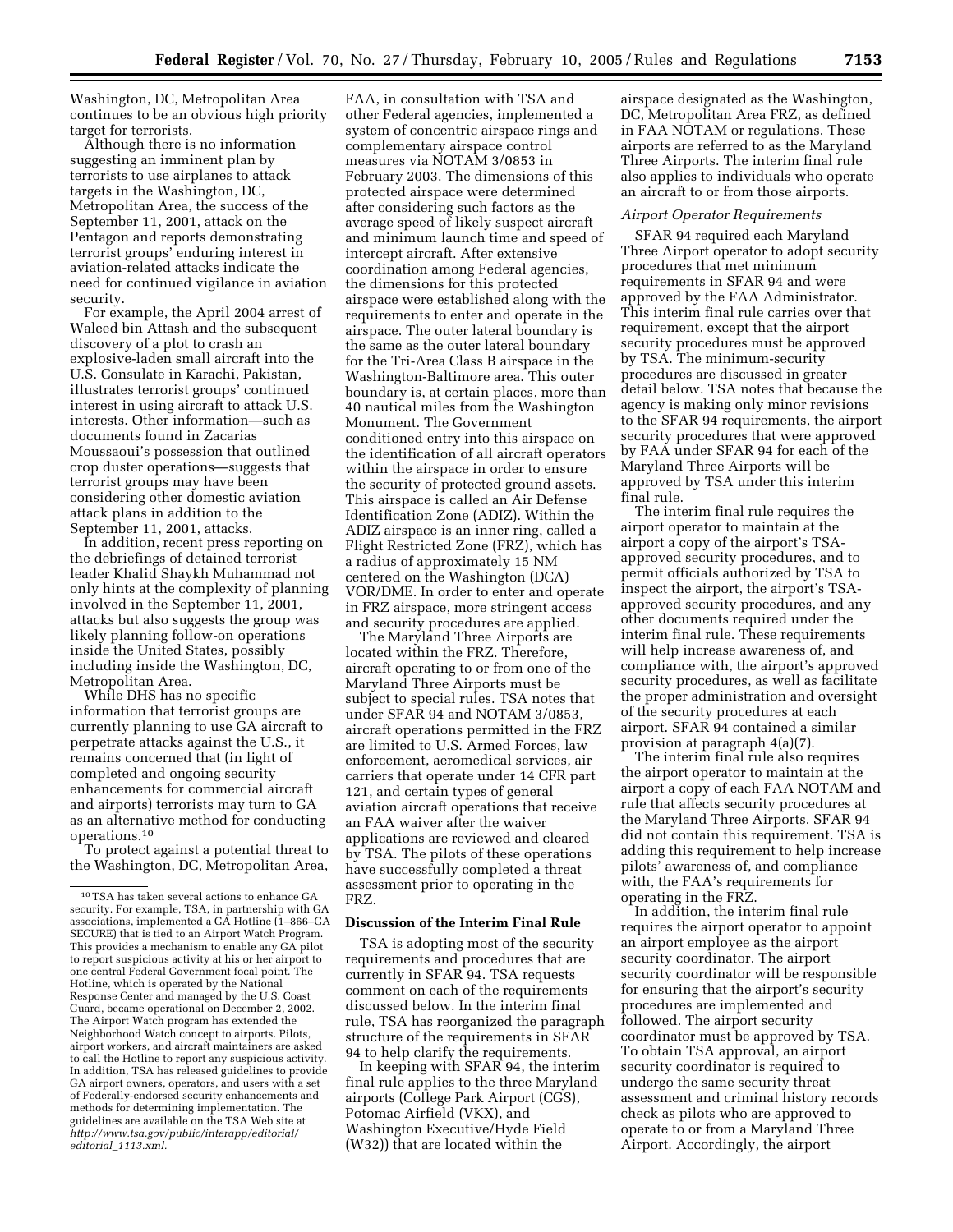security coordinator is required to present to TSA his or her name, social security number, date of birth, address, phone number, and fingerprints. These requirements, though not contained specifically in SFAR 94, were contained in the airport security procedures approved by TSA and FAA under SFAR 94.

The interim final rule imposes on airport security coordinators who are approved by TSA a continuing obligation to meet these requirements. If TSA determines that an airport security coordinator poses a threat to national or transportation security, or a threat of terrorism, after TSA has approved the airport security coordinator, TSA may withdraw its approval of the airport security coordinator. In addition, if an airport security coordinator is convicted or found not guilty by reason of insanity of any of the listed disqualifying crimes after receiving TSA approval, the airport security coordinator must report the conviction or finding of not guilty by reason of insanity within 24 hours of the decision. TSA may withdraw its approval of the airport security coordinator as a result of the conviction or finding of not guilty by reason of insanity.

TSA intends to issue a form that airport security coordinators can use to submit all of this information to TSA.11 TSA notes that airport security coordinators who were approved under SFAR 94 may continue in their capacity as airport security coordinators without resubmitting to TSA the information described above.

## *Security Procedures*

To be approved by TSA, an airport's security procedures must meet the minimum requirements set forth in the interim final rule. As noted above, TSA is making only minor revisions to the minimum requirements established in SFAR 94. Therefore, the airport security procedures that were approved by FAA under SFAR 94 for each of the Maryland Three Airports will be approved by TSA under the interim final rule. TSA requests comment on these minimum requirements. The minimum requirements are as follows.

First, as required under SFAR 94 at paragraph 4(a)(1), the interim final rule requires an airport's security procedures to contain basic airport information, outline the hours of operation, and identify the airport security coordinator who is responsible for ensuring that the security procedures are implemented and followed. Such information will

help ensure accountability for compliance with the security procedures at each airport. The interim final rule also requires the airport security coordinator to present to TSA, in a form and manner acceptable to TSA, his or her name, social security number, date of birth, and fingerprints, and to successfully complete a TSA terrorist threat assessment, including a criminal history records check, that is the same as the threat assessment pilots will have to successfully complete to be approved to operate to or from any of the Maryland Three Airports. Airport security coordinators who were approved under SFAR 94 will continue to be approved under the interim final rule.

Second, the interim final rule requires an airport's security procedures to contain a current record of the individuals and aircraft authorized to operate to or from the airport. This will help ensure that only individuals who have been properly vetted by TSA operate aircraft to or from the Maryland Three Airports. SFAR 94 contained similar provisions at paragraphs 4(a)(2) and (3).

Third, the interim final rule requires an airport's security procedures to contain procedures to monitor the security of aircraft at the airport during operational and non-operational hours, and to alert aircraft owners and operators, the airport operator, and TSA of unsecured aircraft. Such procedures will help prevent aircraft located at the airport from being stolen and used for unauthorized purposes. SFAR 94 contained this provision at paragraph 4(b)(5).

Fourth, as required under paragraph 4(b)(6) of SFAR 94, the interim final rule requires an airport's security procedures to contain procedures to ensure that security awareness procedures are implemented and maintained at the airport. Such procedures will help ensure that airport employees and pilots operating to and from the airport are aware of, and comply with, the security procedures in place at the airport, and that they are able to recognize suspicious behavior or activity at the airport.

Fifth, the interim final rule requires an airport's security procedures to contain TSA-approved procedures for approving pilots who violate the Washington, DC, Metropolitan Area Flight Restricted Zone and are forced to land at an airport. For example, if a pilot who was not vetted by TSA to take off or land at one of the Maryland Three Airports did so, the security procedures would be used to allow the pilot to take off from the airport after he or she had

been vetted by TSA.12 The interim final rule requires that the pilot comply with all applicable FAA and TSA aircraft operator requirements before he or she is permitted by FAA to take off from the airport. Thus, the interim final rule requires the airport's security procedures to contain the requirements that the pilot would have to satisfy before he or she could receive a limited TSA approval. SFAR 94 contained a similar provision at paragraph 4(b)(4). That provision required airport security procedures to contain airport arrival and departure route descriptions, air traffic control clearance procedures, flight plan requirements, communications procedures, and procedures for transponder use.

Finally, the interim final rule requires an airport's security procedures to contain any additional procedures necessary to provide for the security of aircraft operations to or from the airport. This will allow TSA to work with each of the Maryland Three Airports to implement any additional security procedures that may be necessary to enhance secure aircraft operations at a particular airport, and allow TSA to amend an airport's security procedures in response to threat information or elevated threat levels. SFAR 94 contained this provision at paragraph 4(b)(9).

TSA notes that it may need to be able to quickly amend a particular airport's security procedures in response to threat information, an elevation in the threat level, noncompliance with the security procedures, or other circumstances. Thus, the interim final rule provides that airport security procedures approved by TSA remain in effect unless TSA determines that operations at the airport have not been conducted in accordance with the approved security procedures, or the airport's security procedures must be amended to provide for the security of aircraft operations to or from the airport. SFAR 94 contained a similar provision at paragraph 4(b) providing that an airport's security procedures remain in effect unless TSA determines that operations at the airport have not been conducted in accordance with the security procedures.

<sup>&</sup>lt;sup>11</sup>This form will be issued in accordance with the requirements of the Paperwork Reduction Act.

<sup>12</sup>TSA recognizes that a pilot who violates the Flight Restricted Zone would not receive TSA approval to operate to or from any of the Maryland Three Airports because the pilot would have a record of an airspace violation under the interim final rule. However, TSA notes that the approval granted under this provision would be for a onetime operation for the pilot to take off from the airport and leave the Flight Restricted Zone. The approval granted under this provision would not allow the pilot to continuously operate to or from the Maryland Three Airports.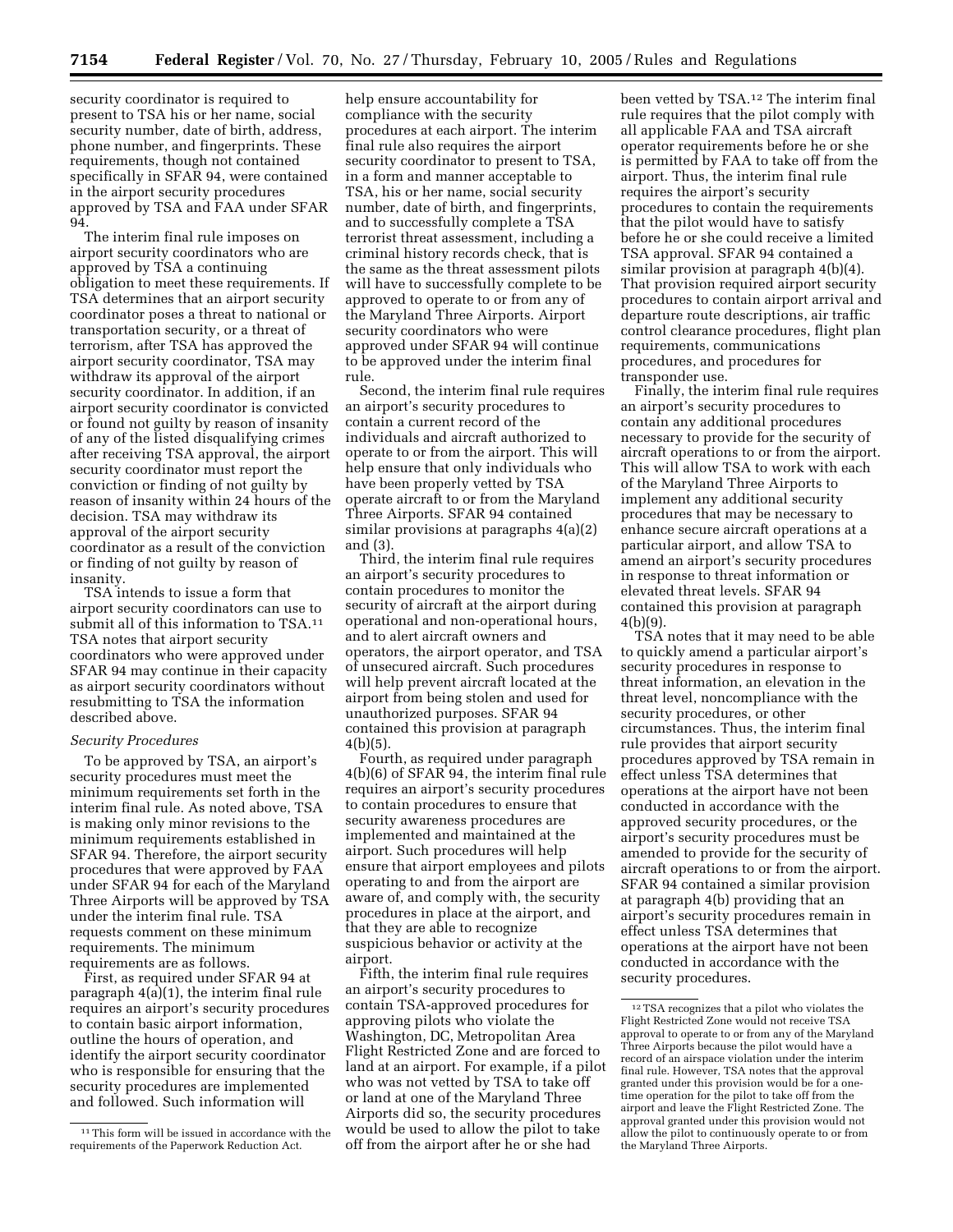# *Pilot Requirements*

The interim final rule prohibits a pilot from operating an aircraft to or from any of the Maryland Three Airports unless he or she is approved by TSA. To receive TSA approval, a pilot must meet the following requirements. As with the airport operator requirements, TSA is making only minor revisions to requirements that are currently in effect under SFAR 94. TSA also notes that pilots who were approved to operate to or from any of the Maryland Three Airports under SFAR 94 may continue to operate using the PIN issued to them by TSA. Such pilots do not have to reapply for TSA approval under the interim final rule.

First, the interim final rule requires a pilot to present to TSA13 the following: (1) The pilot's name, social security number, date of birth, address, and phone number; (2) the pilot's current and valid airman certificate; (2) the pilot's current medical certificate; (3) one form of Government issued picture identification of the pilot; (4) the pilot's fingerprints, in a form and manner acceptable to TSA; and (5) a list containing the make, model, and registration number of each aircraft that the pilot intends to operate to or from the airport. These requirements will help establish a pilot's identification and permit TSA to conduct the required security threat assessment as well as check the pilot's FAA record. SFAR 94 contained a similar provision at paragraph  $3(b)(1).<sup>14</sup>$  TSA intends to issue a form that pilots can use to submit all of this information to TSA.15

Second, the interim final rule requires pilots to submit their fingerprints to TSA in a form and manner acceptable to TSA. Paragraph 3(b)(2) of SFAR 94 required pilots to successfully complete a background check by a law enforcement agency, which could include submission of fingerprints and the conduct of a criminal history records check. Under SFAR 94, individuals who sought approval to operate to or from one of the Maryland Three Airports were required to submit their fingerprints at Ronald Reagan

<sup>15</sup> This form will be issued in accordance with the requirements of the Paperwork Reduction Act.

Washington National Airport (DCA) and pay the appropriate fee to the entity collecting the fingerprints as well as a fee to the Federal Bureau of Investigation (FBI) for processing the fingerprints. TSA did not charge any additional fee. TSA intends to continue using this process under the interim final rule.

Third, the interim final rule requires pilots to successfully undergo a terrorist threat assessment. This may include a check of terrorist watchlists and other databases relevant to determining whether a pilot poses a security threat or that confirm a pilot's identity. A pilot will not receive TSA approval under this analysis if TSA determines or suspects the individual of posing a threat to national or transportation security, or a threat of terrorism. The interim final rule imposes on pilots who are approved by TSA a continuing obligation to meet this requirement. If a pilot who is approved to operate to or from any of the Maryland Three Airports is determined by TSA to pose a threat to national or transportation security, or a threat of terrorism, TSA may withdraw its approval of the pilot.

Fourth, pilots are required to undergo a criminal history records check. A pilot may not be approved by TSA if he or she has been convicted or found not guilty by reason of insanity, in any jurisdiction, during the ten years prior to the date of the pilot's request to operate to or from any of the Maryland Three Airports, or while authorized to do so, of any crime specified in 49 CFR 1542.209 or 1572.103. These crimes are: (1) Forgery of certificates, false marking of aircraft, and other aircraft registration violation; (2) interference with air navigation; (3) improper transportation of a hazardous material; (4) aircraft piracy; (5) interference with flight crew members or flight attendants; (6) commission of certain crimes aboard aircraft in flight; (7) carrying a weapon or explosive aboard aircraft; (8) conveying false information or threats; (9) aircraft piracy outside the special aircraft jurisdiction of the U.S.; (10) lighting violations involving transporting controlled substances; (11) unlawful entry into an aircraft or airport area that serves air carrier or foreign air carriers contrary to established security requirements; (12) destruction of an aircraft or aircraft facility; (13) murder; (14) assault with intent to murder; (15) espionage; (16) sedition; (17) kidnapping or hostage taking; (18) treason; (19) rape or aggravated sexual abuse; (20) unlawful possession, use, sale, distribution, manufacture, purchase, receipt, transfer, shipping, transporting, import, export, storage of,

or dealing in an explosive, explosive device, firearm, or other weapon; (21) extortion; (22) armed or felony unarmed robbery; (23) distribution of, or intent to distribute, a controlled substance; (24) felony arson; (25) a felony involving a threat; (26) a felony involving: willful destruction of property; importation or manufacture of a controlled substance; burglary; theft; dishonesty, fraud, or misrepresentation; possession or distribution of stolen property; aggravated assault; bribery; or illegal possession of a controlled substance punishable by a maximum term of imprisonment of more than one year; (27) violence at international airports; (28) a crime listed in 18 U.S.C. Chapter 113B—Terrorism, or a State law that is comparable; (29) a crime involving a transportation security incident; (30) immigration violations; (31) violations of the Racketeer Influenced and Corrupt Organizations Act, 18 U.S.C. 1961, *et seq.*, or a State law that is comparable; or (32) conspiracy or attempt to commit any of these criminal acts.

With the exception of four of the crimes listed above, these are the same crimes that were considered disqualifying under paragraph 3(b)(4) of SFAR 94. TSA also notes that these crimes are considered disqualifying under 49 CFR 1544.229 for TSA security screeners and under § 1542.209 for individuals with unescorted access authority to a security identification display area (SIDA). TSA understands the unique nature of GA and that in many instances those security measures in place for commercial aviation would not be appropriate for GA facilities. However, the unique nature and security concerns surrounding the national capital region require additional security enhancements, such as requirements for disqualifying offenses similar to those used for individuals with SIDA access, that are more robust than those at other GA airports.

TSA is adding the disqualifying crimes listed in 49 CFR 1572.103. In developing that list of crimes, TSA consulted with the Department of Justice and Department of Transportation to include those offenses that are reasonably indicative of an individual's predisposition to engage in violent or deceptive behavior that may be predictive of a security threat. TSA notes that there is considerable overlap in the crimes listed in 49 CFR 1572.103 and 1542.209. The additional crimes listed in 49 CFR 1572.103 are the crimes listed above in (28), (29), (30), and (31), as well as the addition of the following language to the crimes listed in (20): ''explosive device'' and ''purchase,

<sup>13</sup>The airport security procedures approved by TSA and FAA under SFAR 94 required the airport operator to collect this information from pilots. TSA intends to continue that collection process under the interim final rule. In addition, TSA intends to issue a form that pilots can use to submit this information to the airport operator, who will submit the form to TSA.

<sup>14</sup>Although SFAR 94 did not specifically require pilots to submit their name, date of birth, or social security number, the airport security procedures approved by TSA and FAA under SFAR 94 did require pilots to submit that information.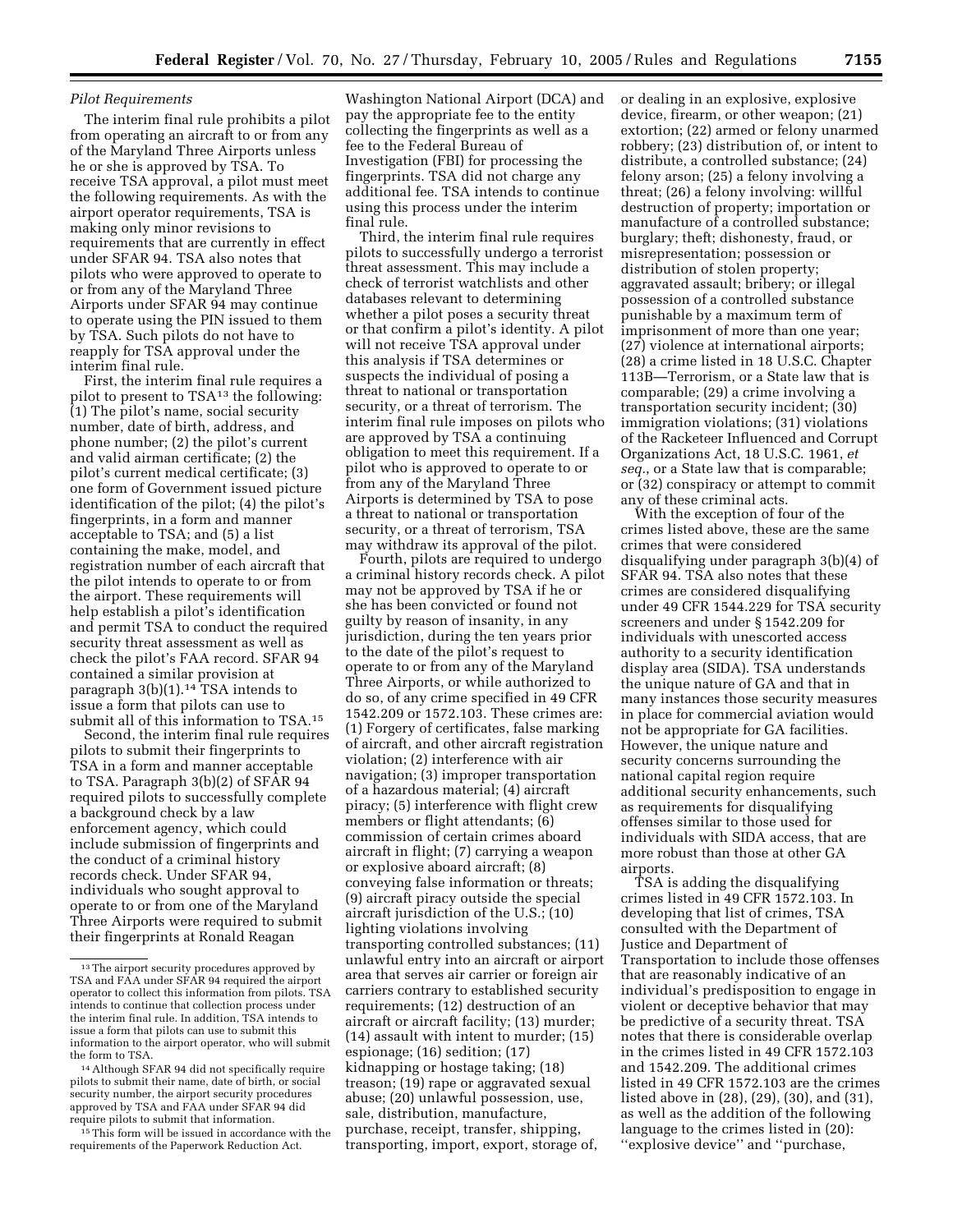receipt, transfer, shipping, transporting, import, export, storage of, and dealing in''.

The listed crimes would be considered grounds for disqualification whether civilian or military authorities prosecute them. If a pilot has been convicted within the ten years preceding the individual's request to operate to or from any of the Maryland Three Airports, the pilot will be disqualified.16

The interim final rule also imposes on pilots who are approved by TSA a continuing obligation to meet this requirement. If a pilot is convicted or found not guilty by reason of insanity of any of the listed disqualifying crimes after receiving TSA approval, the pilot must report the conviction or finding of not guilty by reason of insanity within 24 hours of the decision. TSA may withdraw its approval of the pilot as a result of the conviction or finding of not guilty by reason of insanity. Paragraph 3(b)(4) of SFAR 94 required that pilots not be convicted or found not guilty by reason of insanity of any of the disqualifying crimes ''while authorized to operate to or from the airport.''

TSA invites comment from all interested parties concerning this list of disqualifying crimes. TSA must balance its responsibility to ensure the security of the critical infrastructure and Federal government assets in the Washington, DC, Metropolitan Area against the knowledge that individuals may participate in criminal acts but subsequently become trusted citizens. TSA wishes to minimize the adverse impact this interim final rule may have on individuals who have committed criminal offenses and served their sentences, without compromising the security of the infrastructure and assets in the nation's capitol.

Fifth, a pilot is required to receive a briefing acceptable to FAA and TSA that describes procedures for operating to and from the airport. These procedures will be contained in the airport's approved security procedures. SFAR 94 contained this requirement at paragraph 3(b)(3). Pilots comply with the requirement by viewing a videotaped FAA/TSA briefing. In the near term, TSA intends to continue to use that videotape for compliance with the TSA rule. However, in the future TSA intends to update that videotape or provide an alternate briefing. This requirement will help ensure that individuals are aware of, and comply with, the proper procedures for

operating to and from the airport, and will help prevent inadvertent violations of those procedures.

Sixth, a pilot is required to undergo a check of his or her FAA record for certain violations. A pilot will not receive TSA approval if, in TSA's discretion, he or she has a record of a violation of: (1) A prohibited area designated under 14 CFR part 73; (2) a flight restriction established under 14 CFR 91.141; (3) special security instructions issued under 14 CFR 99.7; (4) a restricted area designated under 14 CFR part 73; (5) emergency air traffic rules issued under 14 CFR 91.139; (6) a temporary flight restriction designated under 14 CFR 91.137, 91.138, or 91.145; or (7) an area designated under 14 CFR 91.143. In view of the critical need to protect the critical infrastructure and national assets in the Washington, DC, Metropolitan Area, TSA will not approve pilots who have a record of violating restricted airspace.17 SFAR 94 contained a similar provision at paragraph 3(b)(5).

TSA notes that there may be special circumstances in which TSA may approve an individual who has a record of a violation of restricted airspace. TSA will review such circumstances on a case-by-case basis.

The interim final rule imposes upon pilots who are approved by TSA a continuing obligation to meet this requirement. If a pilot who is approved by TSA to operate to or from the Maryland Three Airports commits any of the violations described above, the pilot must notify TSA within 24 hours of the violation. TSA, in its discretion, may withdraw its approval of the pilot as a result of the violation. TSA notes that this obligation is slightly different from the requirement for a pilot who is applying for access to the Maryland Three Airports. In reviewing a pilot's application for access to the Maryland Three Airports, TSA will consider only final FAA determinations of violations to be disqualifying. However, if a pilot who has received TSA approval to operate to or from the Maryland Three Airports subsequently commits any of the violations described above, TSA, in its discretion, may withdraw its approval without waiting for a final FAA determination. This is necessary to ensure that TSA can immediately withdraw its approval of a pilot who commits one or more serious airspace violations.

The interim final rule also requires pilots who have received TSA approval to operate to and from the Maryland Three Airports to adhere to the following security measures.

First, the interim final rule requires a pilot to protect from unauthorized disclosure any identification information issued by TSA for the conduct of operations to or from the airport. SFAR 94 contained a similar provision at paragraph 3(b)(7). Under SFAR 94, TSA would issue a personal identification number (PIN) to each individual approved to operate to or from any of the Maryland Three Airports. TSA will continue to do so under this interim final rule. This requirement will help allow for the ready identification of individuals who have met the background check requirements and been approved for operations to or from any of the Maryland Three Airports.

Second, the interim final rule requires a pilot to secure the aircraft after returning to the airport from any flight. This requirement will help prevent aircraft from being stolen and used for terrorist and other criminal purposes. SFAR 94 contained this provision at paragraph 3(b)(14).

Finally, a pilot is required to comply with any other requirements for operating to or from the airport specified by the FAA or TSA. For example, in the event the national threat level is elevated to Orange, TSA may coordinate with local law enforcement officers to positively identify a pilot operating from one of the Maryland Three Airports by checking his or her identification or pilot's certificate before permitting the individual to take off. SFAR 94 contained a similar provision at paragraphs  $3(b)(15)$  and  $(16)$ .

The interim final rule allows a pilot who is approved by TSA to operate an aircraft to or from one of the Maryland Three Airports to operate an aircraft to any of the Maryland Three Airports, provided that the pilot: (1) Files an IFR or VFR flight plan with Leesburg Automated Flight Service Station; (2) obtains an ATC clearance with a discrete transponder code; and (3) follows any arrival/departure procedures required by the FAA. This was also permitted under SFAR 94.

TSA notes that under SFAR 94 and NOTAM 3/0853, only pilots and aircraft that were based at one of the Maryland Three Airports were permitted to operate to or from the Maryland Three Airports. Transient aircraft were not permitted to operate to or from any of the Maryland Three Airports. Based on comments to SFAR 94, TSA has determined that this restriction may be

 $^{16}\rm{Pilots}$  who were vetted in accordance with the requirements of SFAR 94 will not be required to reapply for approval under the interim final rule.

<sup>17</sup>TSA will consider only final FAA determinations of a violation of restricted airspace, not any pending enforcement actions. TSA will consider an FAA determination to be final if the matter has been fully and finally adjudicated or the time for filing an appeal has expired.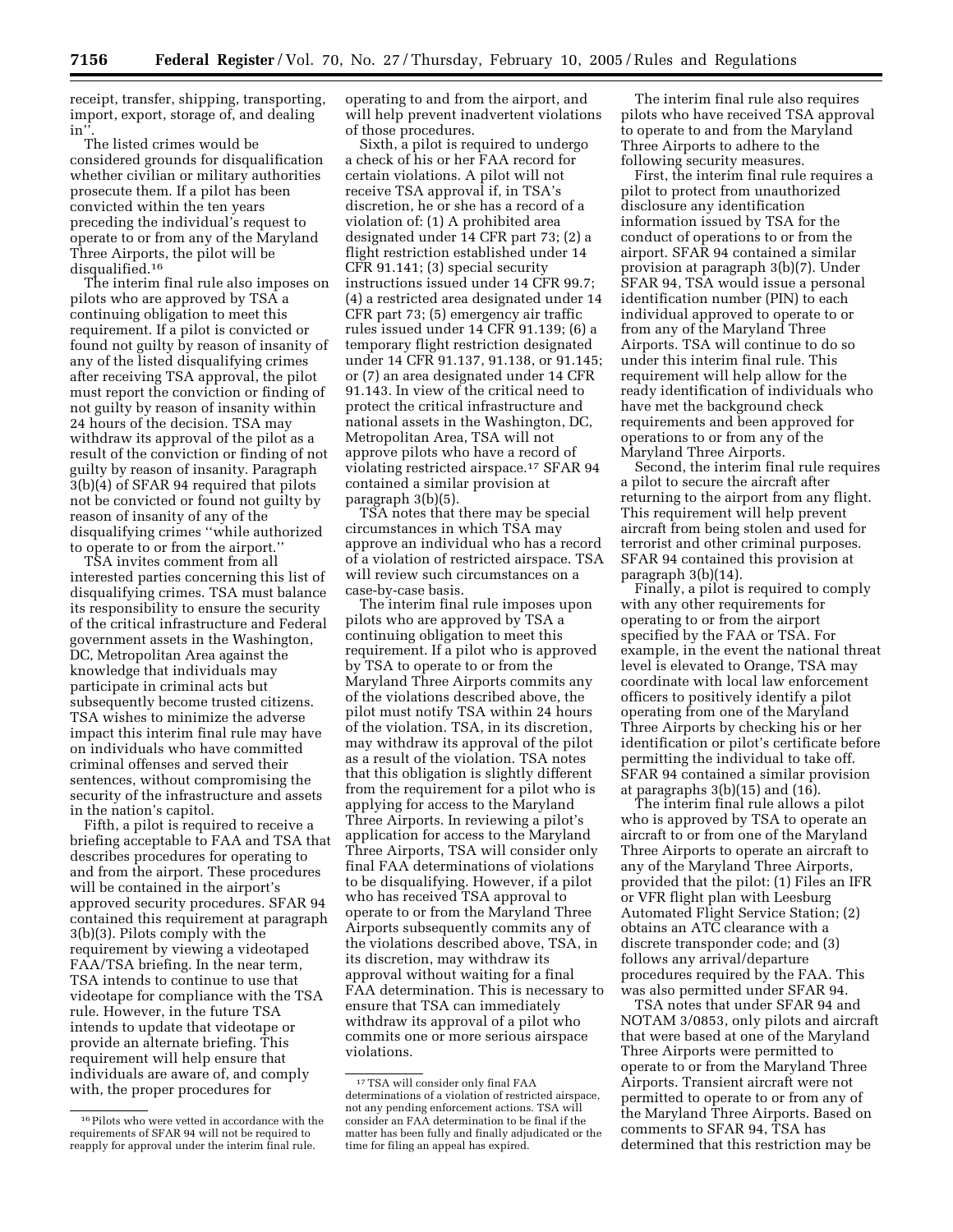relaxed without degrading security. Therefore, under the interim final rule, TSA may approve transient aircraft to operate to or from any of the Maryland Three Airports if the pilot complies with all of the requirements described above, including submitting his or her fingerprints at DCA and successfully completing the TSA security threat assessment and terrorist threat analysis.

The interim final rule permits U.S. armed forces, law enforcement, and aeromedical services aircraft to operate to or from any of the Maryland Three Airports, provided that the pilot operating the aircraft complies with any procedures specified by FAA or TSA. These requirements include complying with the ATC procedures and aircraft equipment requirements specified in applicable FAA regulations, and complying with any other requirements for operating to or from the airport specified by TSA or FAA.

Below is a table comparing the requirements contained in SFAR 94

# AIRPORT OPERATOR REQUIREMENTS

with the requirements in this interim final rule and the requirements that remain in NOTAM 3/0853 or may be included in any NOTAM or rule that the FAA issues to replace NOTAM 3/0853. As noted above, the requirements in this interim final rule are intended to replace the security requirements in SFAR 94, which will expire on February 13, 2005. The requirements in NOTAM 3/0853 will remain in effect until the FAA removes them or replaces them with another NOTAM or a rule.

| SFAR 94                                                                                                                                                                                                                                                                                                                 | TSA interim final rule                                                                                                                                                                                                                                        | <b>NOTAM 3/0853</b> |
|-------------------------------------------------------------------------------------------------------------------------------------------------------------------------------------------------------------------------------------------------------------------------------------------------------------------------|---------------------------------------------------------------------------------------------------------------------------------------------------------------------------------------------------------------------------------------------------------------|---------------------|
| Identify and provide contact information for the<br>manager responsible for ensuring that secu-<br>rity procedures are implemented and main-<br>tained. $4(a)(1)$ .                                                                                                                                                     | Appoint an airport employee as the airport se-<br>curity coordinator and provide contact infor-<br>mation for him or her. $\S$ 1562.3(a)(1) and<br>(c)(1).                                                                                                    |                     |
| Identify aircraft eligible to be authorized for op-<br>erations to or from the airport, and maintain a<br>current record of those persons authorized to<br>conduct operations to or from the airport and<br>the aircraft in which the person is authorized<br>to conduct those operations. $4(a)(2)$ and (3).           | Maintain a current record of the individuals<br>and aircraft authorized to operate to or from<br>the airport. $§ 1562.3(c)(2)$ .                                                                                                                              |                     |
| Maintain airport arrival and departure route de-<br>scriptions, air traffic control clearance proce-<br>dures, communications procedures, and pro-<br>cedures for transponder use. $4(a)(4)$ .                                                                                                                          | Maintain procedures for limited approval of pi-<br>lots who violate the Washington, DC, Met-<br>ropolitan Area Flight Restricted Zone and<br>are forced to land at the airport.<br>$$1562.3(c)(5)$ .                                                          |                     |
| Maintain procedures to monitor the security of<br>aircraft at the airport during operational and<br>non-operational hours and to alert aircraft<br>owners and operators, airport operators, and<br>the FAA of unsecured aircraft. 4(a)(5).                                                                              | Maintain procedures to monitor the security of<br>aircraft at the airport during operational and<br>non-operational hours and to alert the air-<br>craft owner(s) and operator(s), the airport<br>operator, and TSA of unsecured aircraft.<br>§ 1562.3(c)(3). |                     |
| Maintain procedures to ensure that security<br>awareness procedures are implemented and<br>maintained at the airport. 4(a)(6).                                                                                                                                                                                          | Implement and maintain security awareness<br>procedures at the airport. $\S 1562.3(c)(4)$ .                                                                                                                                                                   |                     |
| Ensure that a copy of the approved security<br>procedures is maintained at the airport and<br>can be made available for inspection upon<br>FAA request, and provide FAA with the<br>means necessary to make any inspection to<br>determine compliance with the approved se-<br>curity procedures. $4(a)(7)$ and $(8)$ . | Maintain at the airport a copy of the airport's<br>TSA-approved security procedures and per-<br>mit officials authorized by TSA to inspect<br>the security procedures. $\S$ 1562.3(a)(3) and<br>(5).                                                          |                     |
| Maintain any additional procedures necessary<br>to provide for the security of aircraft oper-<br>ations to or from the airport. $4(a)(9)$ .                                                                                                                                                                             | Maintain any additional procedures required<br>by TSA to provide for the security of aircraft<br>operations to or from the<br>airport.<br>$$1562.3(c)(6)$ .                                                                                                   |                     |

# PILOT REQUIREMENTS

| SFAR 94                                                                                                                                                                                                                                                                                                                                                                                                                                                                                                                                                                                                         | TSA interim final rule<br>NOTAM 3/0853                                                                                                                                                                                                                                                                                                                                                                                                                                                                                              |  |  |
|-----------------------------------------------------------------------------------------------------------------------------------------------------------------------------------------------------------------------------------------------------------------------------------------------------------------------------------------------------------------------------------------------------------------------------------------------------------------------------------------------------------------------------------------------------------------------------------------------------------------|-------------------------------------------------------------------------------------------------------------------------------------------------------------------------------------------------------------------------------------------------------------------------------------------------------------------------------------------------------------------------------------------------------------------------------------------------------------------------------------------------------------------------------------|--|--|
| Prior to obtaining authorization to operate to or<br>from the airport, present to FAA: (1) Current<br>and valid airman certificate; (2) current med-<br>ical certificate; (3) one form of Government<br>issued picture identification; and (4) the<br>make, model, and registration number of<br>each aircraft the pilot intends to operate to or<br>from the airport. $3(b)(1)$ . Note that the airport<br>security procedures approved by TSA and<br>FAA under SFAR 94 required pilots to submit<br>to FAA their: name, social security number,<br>date of birth, address, phone number, and<br>fingerprints. | To obtain TSA approval to operate to or from<br>the airport, present to TSA: (1) Name; (2)<br>social security number; (3) date of birth; (4)<br>address; (5) phone number; (6) current and<br>valid airman certificate or student pilot cer-<br>tificate; (7) current medical certificate; (8)<br>one form of Government issued picture<br>identification; (9) the make, model, and reg-<br>istration number of each aircraft the pilot in-<br>tends to operate to or from the airport; and<br>$(10)$ fingerprints. § 1562.3(e)(1). |  |  |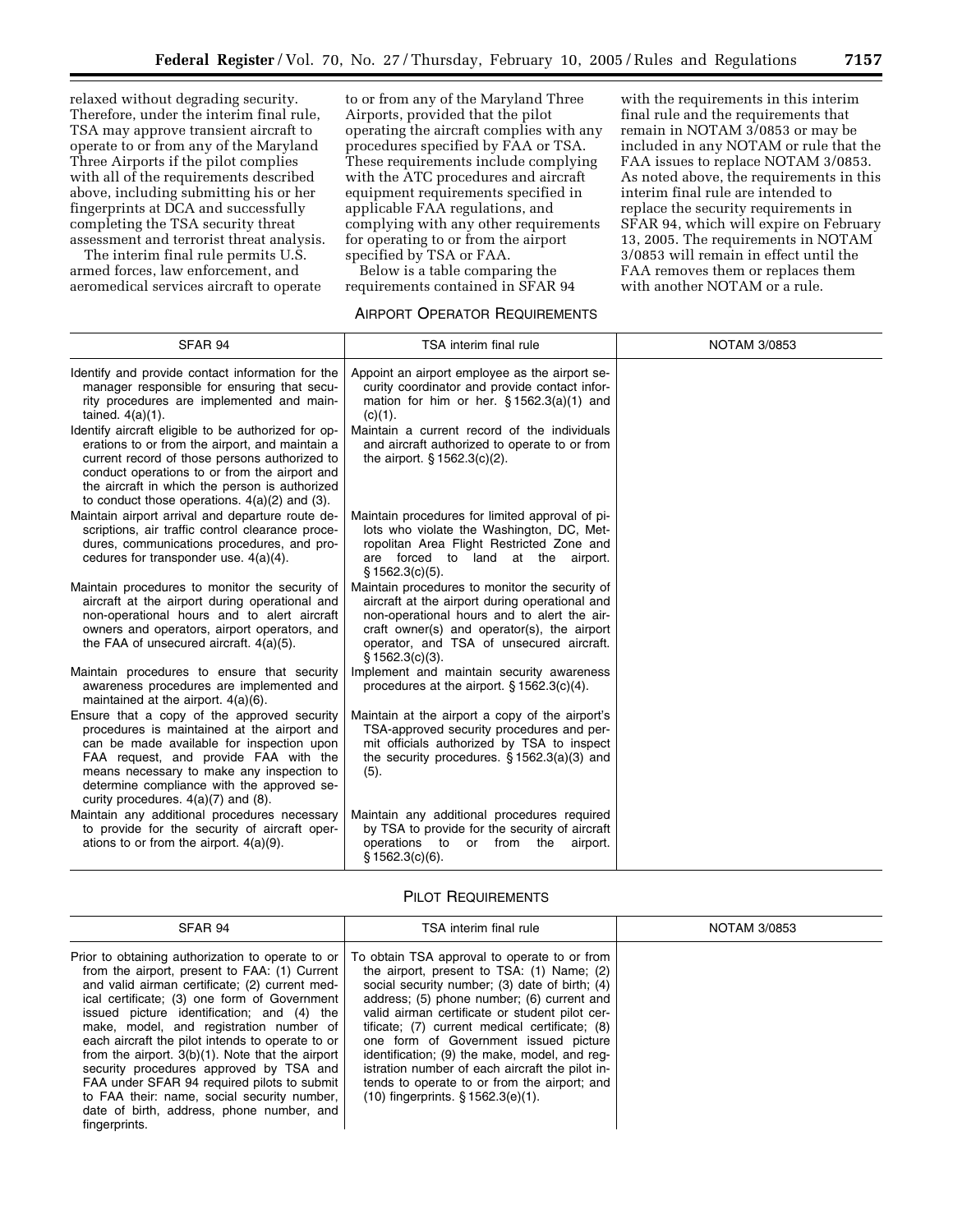# PILOT REQUIREMENTS—Continued

| SFAR 94                                                                                                                                                                                                                                                                                                                                                                                                                                                                                                                                                                                                                                                                                                                                                                                                                                                                                                                                                                                                                                                                                                                                                                                                                                                                                                                                                                                                                                                            | TSA interim final rule                                                                                                                                                                                                                                                                                                                                                                                                                                                                                                                                                                                                                                                                                                                                                                                                                                                                                                                                                                                                                                                                                                                                                                                                                | <b>NOTAM 3/0853</b>                                                                                                                                                                                                                                                                                                                            |  |  |
|--------------------------------------------------------------------------------------------------------------------------------------------------------------------------------------------------------------------------------------------------------------------------------------------------------------------------------------------------------------------------------------------------------------------------------------------------------------------------------------------------------------------------------------------------------------------------------------------------------------------------------------------------------------------------------------------------------------------------------------------------------------------------------------------------------------------------------------------------------------------------------------------------------------------------------------------------------------------------------------------------------------------------------------------------------------------------------------------------------------------------------------------------------------------------------------------------------------------------------------------------------------------------------------------------------------------------------------------------------------------------------------------------------------------------------------------------------------------|---------------------------------------------------------------------------------------------------------------------------------------------------------------------------------------------------------------------------------------------------------------------------------------------------------------------------------------------------------------------------------------------------------------------------------------------------------------------------------------------------------------------------------------------------------------------------------------------------------------------------------------------------------------------------------------------------------------------------------------------------------------------------------------------------------------------------------------------------------------------------------------------------------------------------------------------------------------------------------------------------------------------------------------------------------------------------------------------------------------------------------------------------------------------------------------------------------------------------------------|------------------------------------------------------------------------------------------------------------------------------------------------------------------------------------------------------------------------------------------------------------------------------------------------------------------------------------------------|--|--|
| Successfully complete a background check by<br>a law enforcement agency, which may in-<br>clude submission of fingerprints and the con-<br>duct of a criminal history records check.                                                                                                                                                                                                                                                                                                                                                                                                                                                                                                                                                                                                                                                                                                                                                                                                                                                                                                                                                                                                                                                                                                                                                                                                                                                                               | Successfully complete a TSA terrorist threat<br>assessment and a criminal history records<br>check. $§ 1562.3(e)(2)$ and (4).                                                                                                                                                                                                                                                                                                                                                                                                                                                                                                                                                                                                                                                                                                                                                                                                                                                                                                                                                                                                                                                                                                         |                                                                                                                                                                                                                                                                                                                                                |  |  |
| $3(b)(2)$ .<br>Attend a briefing acceptable to FAA that de-<br>scribes procedures for operating to or from<br>the airport. $3(b)(3)$ .<br>Not have been convicted or found not guilty by<br>reason of insanity, in any jurisdiction, during<br>the 10 years prior to being authorized to op-<br>erate to or from the airport, or while author-<br>ized to operate to or from the airport, of<br>those crimes specified in 14 CFR 108.229(d).<br>$3(b)(4)$ .<br>Not have a record on file with the FAA of: (1) a<br>violation of a prohibited area designated<br>under 14 CFR part 73, a flight restriction es-<br>tablished under 14 CFR 91.141, or special<br>security instructions issued under 14 CFR<br>99.7; or more than one violation of a re-<br>stricted area designated under 14 CFR part<br>73, emergency air traffic rules issued under<br>14 CFR 91.139, a temporary flight restriction<br>designated under 14 CFR 91.137, 91.138, or<br>91.145, an area designated under 14 CFR<br>91.143, or any combination thereof. 3(b)(5).<br>Be authorized by the FAA to conduct oper-<br>ations to or from the airport. $3(b)(6)$ .<br>Protect from unauthorized disclosure any identi-<br>fication information issued by FAA for the<br>conduct of operations to or from the airport.<br>$3(b)(7)$ .<br>Operate an aircraft that is authorized by FAA<br>for operations to or from the airport. $3(b)(8)$ .<br>File an IFR or VFR flight plan telephonically | Receive a briefing acceptable to TSA and<br>FAA that describes procedures for oper-<br>ating to or from the airport. $\S 1562.3(e)(3)$ .<br>Not have been convicted or found not guilty<br>by reason of insanity, in any jurisdiction,<br>during the 10 years prior to applying for au-<br>thorization to operate to or from the airport,<br>or while authorized to operate to or from<br>the airport, of any crime specified in 49<br>CFR 1542.209 or 1572.103. § 1562.3(e)(4).<br>Not have a record on file with the FAA of a<br>violation of: a prohibited area designated<br>under 14 CFR part 73; a flight restriction<br>established under 14 CFR 91.141; special<br>security instructions issued under 14 CFR<br>99.7; a restricted area designated under 14<br>CFR part 73; emergency air traffic rules<br>issued under 14 CFR 91.139; a temporary<br>flight restriction designated under 14 CFR<br>91.137, 91.138, or 91.145; or an area des-<br>ignated<br>under<br>14<br><b>CFR</b><br>91.143.<br>\$1562.3(e)(5).<br>Be approved by TSA. § 1562.3(e)<br>Protect from unauthorized disclosure any<br>identification information issued by TSA for<br>the conduct of operations to or from the air-<br>port. § 1562.3(f)(1). | Part 2 of NOTAM 3/0853 requires each pilot                                                                                                                                                                                                                                                                                                     |  |  |
| with Leesburg AFSS prior to departure and<br>obtain an ATC clearance prior to entering the<br>FRZ. 3(b)(9).<br>Operate the aircraft in accordance with an open<br>IFR or VFR flight plan while in the FRZ, un-<br>less otherwise authorized by ATC. 3(b)(10).<br>Maintain two-way communications with an ap-<br>propriate ATC facility while in the FRZ.                                                                                                                                                                                                                                                                                                                                                                                                                                                                                                                                                                                                                                                                                                                                                                                                                                                                                                                                                                                                                                                                                                           |                                                                                                                                                                                                                                                                                                                                                                                                                                                                                                                                                                                                                                                                                                                                                                                                                                                                                                                                                                                                                                                                                                                                                                                                                                       | to file an IFR or VFR flight plan with Lees-<br>burg AFSS for all arrivals and departures<br>via telephone.<br>NOTAM 3/0853 contains specific flight plan<br>procedures pilots must follow while oper-<br>ating in the FRZ.<br>Part 2 of NOTAM 3/0853 requires pilots to                                                                       |  |  |
| $3(b)(11)$ .<br>Ensure that the aircraft is equipped with an op-<br>erable transponder with altitude reporting ca-<br>pability and use an assigned discrete beacon<br>code while operating in the FRZ. 3(b)(12).<br>Comply with any instructions issued by ATC for<br>the flight. $3(b)(13)$ .<br>Secure the aircraft after returning to the airport<br>from any flight. $3(b)(14)$ .<br>Comply with all additional safety and security<br>requirements<br>specified<br>applicable<br>in<br>NOTAMs. 3(b)(15). Comply with any TSA or<br>law enforcement requirements to operate to<br>or from the airport. $3(b)(16)$ .                                                                                                                                                                                                                                                                                                                                                                                                                                                                                                                                                                                                                                                                                                                                                                                                                                            | Secure the aircraft after returning to the air-<br>port from any flight. $\S 1562.3(f)(2)$ .<br>Comply with any other requirements for oper-<br>ating to or from the airport specified by TSA<br>or FAA. § 1562.3(f)(3).                                                                                                                                                                                                                                                                                                                                                                                                                                                                                                                                                                                                                                                                                                                                                                                                                                                                                                                                                                                                              | maintain two-way radio communication with<br>ATS while in the FRZ.<br>NOTAM 3/0853 requires aircraft to be<br>equipped with an operational Mode C trans-<br>ponder, and pilots to remain on their as-<br>signed discrete beacon code until they land.<br>NOTAM 3/0853 requires pilots to fly as as-<br>signed by ATC until they leave the FRZ. |  |  |

# *Waivers*

Under the interim final rule, TSA, in coordination with FAA, the United States Secret Service, and any other relevant Federal agency, may permit an operation to or from any of the Maryland Three Airports if TSA finds that such action would be in the public interest and provide the level of security required under the interim final rule. Any waiver issued will be a temporary waiver for a single operation, such as an aircraft that is conducting aerial photography or an aircraft that is being moved from one of the Maryland Three Airports after maintenance. TSA will not issue any permanent waivers for continued operations.

# **Paperwork Reduction Act**

The Paperwork Reduction Act of 1995 (PRA) (44 U.S.C. 3501 *et seq.*) requires that a Federal agency consider the impact of paperwork and other information collection burdens imposed on the public and, under the provisions of PRA section 3507(d), obtain approval from the Office of Management and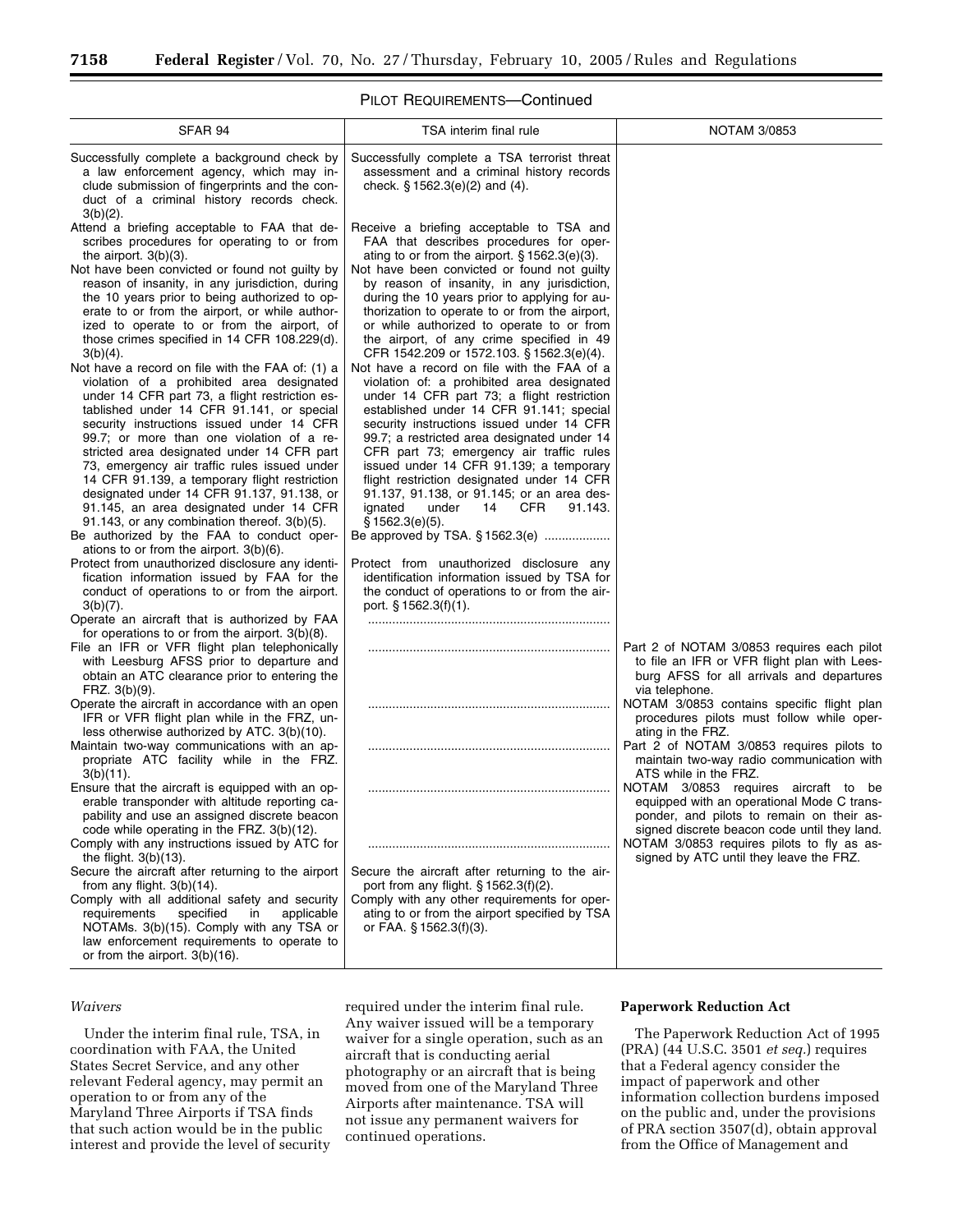Budget (OMB) for each collection of information it conducts, sponsors, or requires through regulations.

This rulemaking contains information collection activities subject to the PRA. The FAA initially required this collection under SFAR 94 (now 49 CFR part 1562) and cleared under OMB control number 2120–0677. The responsibility for the collection has been transferred to TSA and assigned OMB control number 1652–0029.

As protection provided by the PRA, as amended, an agency may not conduct or sponsor, and a person is not required to respond to, a collection of information unless it displays a currently valid OMB control number.

# **Regulatory Analyses**

Changes to Federal regulations must undergo several economic analyses. First, Executive Order 12866, Regulatory Planning and Review (58 FR 51735, October 4, 1993), directs each Federal agency to propose or adopt a regulation only upon a reasoned determination that the benefits of the intended regulation justify its costs. Second, the Regulatory Flexibility Act of 1980 (5 U.S.C. 601 *et seq.*, as amended by the Small Business Regulatory Enforcement Fairness Act (SBREFA) of 1996) requires agencies to analyze the economic impact of regulatory changes on small entities. Third, the Office of Management and Budget directs agencies to assess the effect of regulatory changes on international trade. Fourth, the Unfunded Mandates Reform Act of 1995 (2 U.S.C. 1531– 1538) requires agencies to prepare a written assessment of the costs, benefits, and other effects of proposed or final rules that include a Federal mandate likely to result in the expenditure by State, local, or tribal governments, in the aggregate, or by the private sector, of \$100 million or more annually (adjusted for inflation.)

In conducting these analyses, TSA has determined that the interim final rule's benefits outweigh its costs. TSA also has determined that the interim final rule will impose a significant economic impact on a substantial number of small entities. However, TSA believes that the requirements of a regulatory flexibility analysis were met in the FAA analysis of the 2-year extension of SFAR 94. The interim final rule is not expected to adversely affect international trade or impose unfunded mandates costing more than \$100 million in a year on state, local, or tribal governments or on the private sector. These analyses, available in the rulemaking docket, are summarized below.

#### *Economic Analyses*

Executive Order 12866, ''Regulatory Planning and Review'' (58 FR 51735, October 4, 1993), provides for making determinations whether a regulatory action is ''significant'' and therefore subject to OMB review and to the requirements of the Executive Order. This rulemaking is not ''significant'' under the Executive Order. However, TSA has prepared a full regulatory evaluation for this rulemaking, which is available for review in the docket of this matter. The results of the evaluation are summarized here.

#### *Costs*

The interim final rule results in costs for the Maryland Three airports and for government agencies enforcing the requirements. Pilots that operate to and from the airports may also incur costs. However, TSA believes that the cost of the security requirements for pilots were incurred by practically all covered pilots during the first year of SFAR 94. Any additional costs imposed will be only for new pilots attracted to the airports. TSA believes that because of the security restrictions, new pilots attracted to these airports will be

limited to pilots of transient operations, which will be allowed to return to these airports as a result of this interim final rule. TSA believes that given the security restrictions and three years experience with local based operations, transient operations at these airports is likely to be limited. Therefore, TSA assumed that minimal to no cost will be imposed for pilots as a result of the interim final rule. Therefore, TSA assumed for this analysis that minimal to no new costs will be imposed for pilots as a result of the interim final rule.

The cost impact of codifying the requirements and procedures of SFAR 94 result either from costs associated with the security-related provisions of TSA, or from the cost of flight restrictions imposed by the FAA. With regard to airports, security-related costs are imposed for: compliance with the physical security provisions of the interim final rule; preparation of security briefings for pilots and employees; and airport security program preparation, modification, and maintenance. Lost revenue as a result of operational restrictions will also be a cost for airports.

Although most costs could be identified as resulting either from TSA requirements or FAA requirements without much difficulty, it may be difficult to determine whether lost revenue from operational restrictions is totally the result of closures due to security restrictions, or the result of FAA flight restrictions. For that reason, the annual costs of codifying the requirements of SFAR 94 are summarized in two tables. Table ES–1 shows the estimated costs of the rule (in 2002 dollars) with the value of lost revenue from operational restrictions included, while Table ES–2 shows the estimated cost excluding lost revenue.

# TABLE ES–1.—COST OF COMPLIANCE FOR SFAR–94 (2002 DOLLARS) [With cost of operational restrictions]

| Entity | Cost of<br>security<br>require-<br>ments | Cost of<br>operational<br>restrictions | Total costs |
|--------|------------------------------------------|----------------------------------------|-------------|
|        | \$181,500                                | \$1,624,400                            | \$1,805,900 |
|        | 63,100                                   | 1,633,300                              | 1,696,400   |
|        | 78.600                                   | 1.598.100                              | 1,678,600   |
|        | 323.200                                  | 4,855,800                              | 5,179,000   |
|        | 10.200                                   |                                        | 10.200      |
|        | 333,400                                  | 4,855,800                              | 5,189,200   |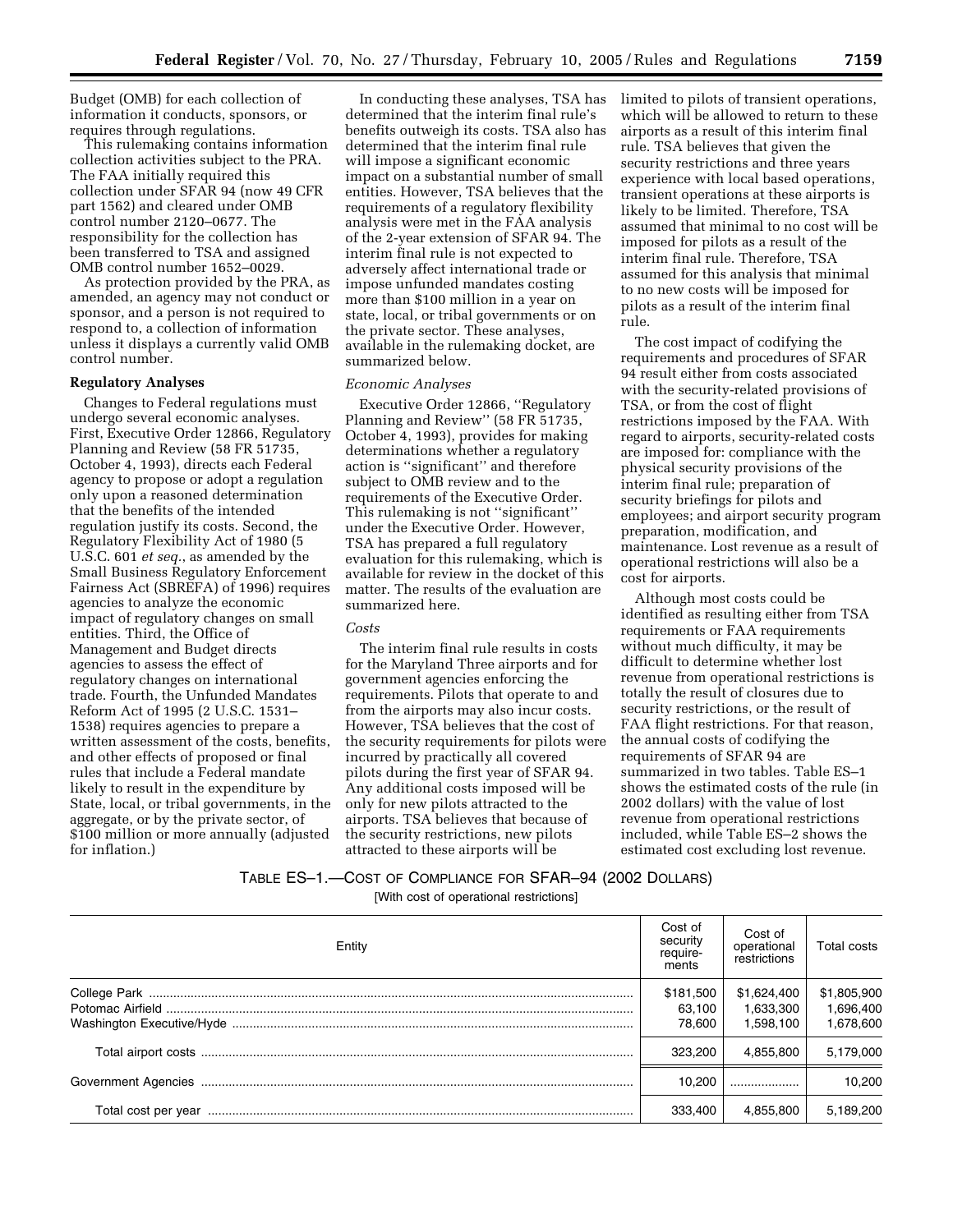# TABLE ES–2.—COST OF COMPLIANCE FOR SFAR–94 (2002 DOLLARS)

[Without cost of operational restrictions]

| Entity | Cost of<br>security<br>requirements | Total costs                 |
|--------|-------------------------------------|-----------------------------|
|        | \$181,500<br>63.100<br>78.600       | 181,500<br>63,100<br>78.600 |
|        | 323.200                             | 323.200                     |
|        | 10.200                              | 10.200                      |
|        | 333,400                             | 333.400                     |

Lost revenue as a result of operational restrictions is included as a cost in the FAA regulatory evaluation of its notice of proposed rulemaking (NPRM) to codify the airspace restrictions of SFAR

94. To avoid double counting those costs, the cost of operational restrictions is not included in the TSA estimates of total costs in this analysis. Based on the above, TSA estimated first year cost of

compliance of the interim final rule at \$0.3 million, and the 10-year undiscounted cost at \$3.3 million. The present value of those costs is \$2.3 million as shown in Table ES–3 below.

TABLE ES–3.—TOTAL COST OF COMPLIANCE OF INTERIM FINAL RULE SECURITY REQUIREMENTS

| Year  | College<br>Park | Potomac<br>Airfield | Washington<br>Executive | Government | Total annual<br>costs | 7% discount<br>factor | Net present<br>value |
|-------|-----------------|---------------------|-------------------------|------------|-----------------------|-----------------------|----------------------|
| 2005  | \$181.500       | \$63,100            | \$78,600                | \$10,200   | \$333,400             | 0.9346                | \$311,600            |
| 2006  | 181.500         | 63.100              | 78.600                  | 10.200     | 333.400               | 0.8734                | 291.200              |
| 2007  | 181.500         | 63.100              | 78,600                  | 10.200     | 333.400               | 0.8163                | 272,200              |
| 2008  | 181.500         | 63.100              | 78.600                  | 10.200     | 333.400               | 0.7629                | 254,400              |
| 2009  | 181.500         | 63.100              | 78.600                  | 10.200     | 333.400               | 0.7130                | 237.700              |
| 2010  | 181.500         | 63.100              | 78,600                  | 10.200     | 333,400               | 0.6663                | 222.100              |
| 2011  | 181.500         | 63.100              | 78.600                  | 10.200     | 333.400               | 0.6227                | 207.600              |
| 2012  | 181.500         | 63.100              | 78.600                  | 10.200     | 333.400               | 0.5820                | 194.000              |
| 2013  | 181.500         | 63.100              | 78,600                  | 10.200     | 333,400               | 0.5439                | 181,300              |
| 2014  | 181.500         | 63.100              | 78,600                  | 10.200     | 333.400               | 0.5083                | 169.500              |
| Total | 1.815.000       | 631.000             | 786,000                 | 102.000    | 3.334.000             |                       | 2.341.600            |

When added to air space-related costs, as calculated by FAA, of \$6.06 million annually and \$60.6 million over 10 years, the total ten-year cost of codifying SFAR 94 is estimated at \$63.9 million.18

# *Benefits*

TSA believes that allowing transient operations at the airports will reduce some of the lost revenue shown in Table ES–1 as a result of this interim final rule. However, the primary benefit of the rule will be enhanced protection for a significant number of vital government assets in the National Capital Region, while keeping the airports operational. Without these measures, the Maryland Three Airports would have to be closed due to the FAA requirements. The security provisions contained in this rule are an integral part of the effort to identify and defeat the threat posed by members of foreign terrorist groups to vital U.S. assets and security. The TSA

believes that the rule will reduce the risk that an airborne strike initiated from an airport moments away from vital national assets will occur. The TSA recognizes that such an impact may not cause substantial damage to property or a large structure; however, it could potentially result in an undetermined number of fatalities and injuries and reduced tourism. The resulting tragedy would adversely impact the regional economies. Thus, TSA has concluded that the benefits associated with the interim final rule vastly exceed the costs.

#### *Regulatory Flexibility Act Assessment*

The Regulatory Flexibility Act (RFA) of 1980, as amended, requires Federal agencies to consider the impact of regulatory actions on small entities. To that end, the RFA requires agencies to perform a review to determine whether a proposed or final rule will have ''a significant economic impact on a substantial number of small entities.'' Section 603(a) of the RFA requires that agencies prepare and make available for

public comment an initial regulatory flexibility analysis (IRFA) for rulemakings subject to the notice and comment requirements of the Administrative Procedure Act (APA). Section 604(a) of the RFA requires a final regulatory flexibility analysis (FRFA) for final rules issued subsequently.

TSA is issuing this interim final rule without prior notice and opportunity to comment pursuant to its authority under section 4(a) of the Administrative Procedure Act (APA) (5 U.S.C. 553(b)). This provision authorizes the agency to issue a rule without notice and opportunity to comment when the agency for good cause finds that those procedures are ''impracticable, unnecessary, or contrary to the public interest.'' TSA finds that notice and public comment to the interim final rule are impracticable, unnecessary, and contrary to the public interest for the following reasons.

The Maryland Three Airport operators, and pilots who operate to and from those airports, have been operating

<sup>18</sup>The FAA estimate is based on information in the FAA regulatory evaluation of the codification of airspace requirements of SFAR 94.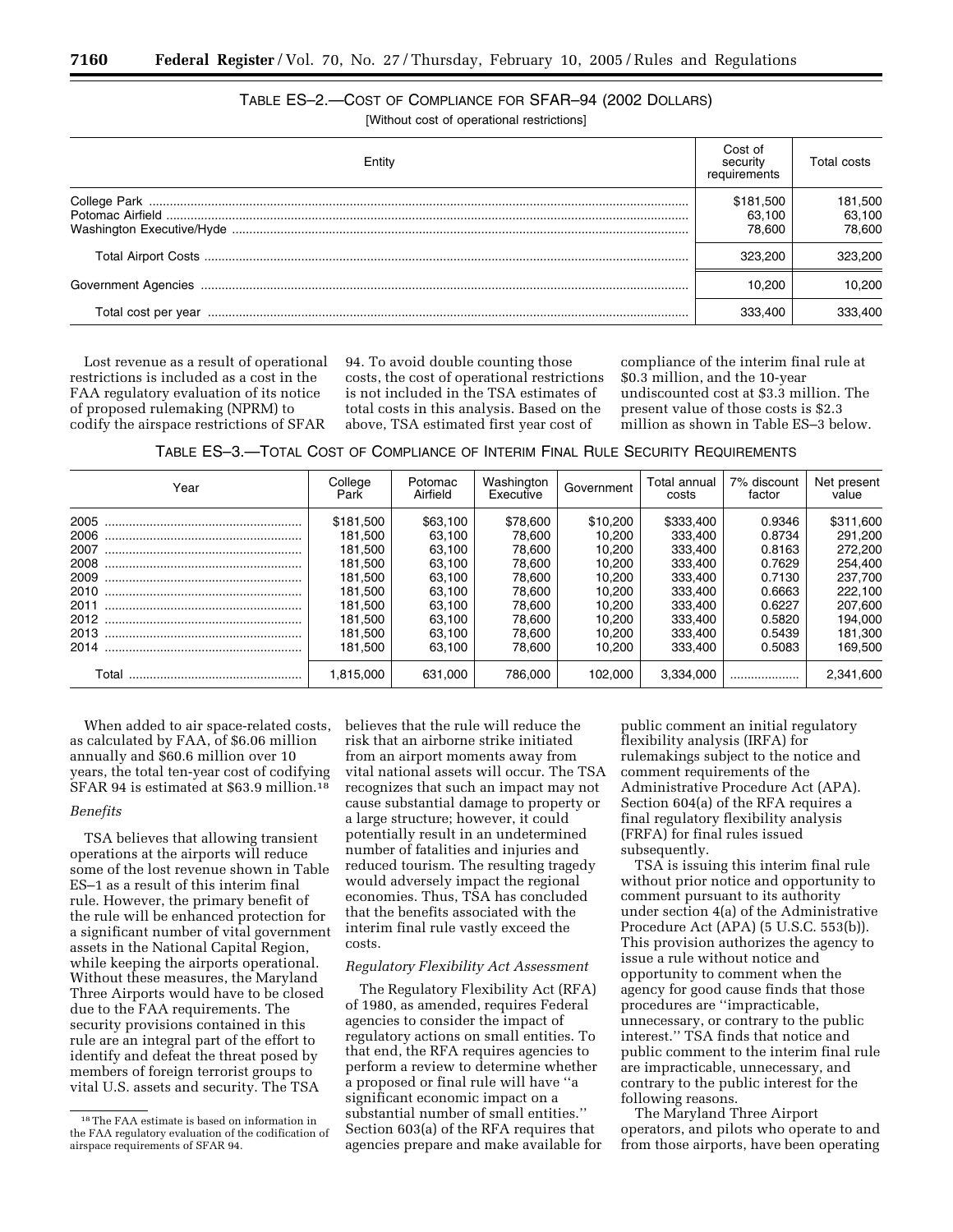under the SFAR 94 requirements since February 19, 2002. TSA is largely adopting the security measures and procedures that were required under SFAR 94. As a result, TSA believes that the interim final rule will not present any surprises or impose any additional burdens on the Maryland Three Airport operators or the pilots who operate to and from those airports. SFAR 94, however, is set to expire on February 13, 2005. Consequently, if TSA does not issue this interim final rule immediately, The Maryland Three Airports may be required to close until TSA completes this rulemaking.

The FAA issued SFAR 94 without prior notice and public comment, but did consider and respond to comments in its two-year extension of SFAR 94. The FAA also performed a Regulatory Flexibility Analysis, which addressed the following requirements of an IRFA:

1. *Reasons why the rule was considered.* In the wake of the catastrophic events of September 11, 2001, there was an awareness of the need to take steps to safeguard critical national assets and counter the increased threat level, while restoring operations at the Maryland Three Airports, which are located within a few minutes of vital civilian and military control centers.

2. *Objective.* To restore operations at the affected airports, while attempting to counter the threat of a possible terrorist airborne attack on vital national assets located within the National Capital Region. The legal basis is found in 49 U.S.C. 44901 and 49 U.S.C. 40101(d).

3. *Description and number of small entities regulated.* The IFR regulates two small (based on the SBA Office of Size Standards criteria of less than \$6.0 million in annual receipts) privatelyowned general aviation airports (Potomac Airfield and Washington Executive Airport). In total, three airports are regulated, but the third is owned by two governmental jurisdictions with a combined population of 1.7 million (well above the 50,000 SBA threshold population for small governmental jurisdictions), and thus was not considered a small entity for the analysis.

4. *Compliance requirements.* The FAA analysis discussed the airspace flight restrictions imposed and the cost of compliance and lost revenue as a result. In addition, the analysis described the security requirements to maintain a security program and to modify and submit security procedures to TSA upon request. The cost of flight restrictions, lost revenue, and security procedures is estimated at \$290,700

annually for Washington Executive Airport and \$220,700 for the Potomac Airfield Airport; 19 these costs increase to \$333,100 and \$252,200, respectively when the anticipated airport revenue losses are increased by 20 percent, as discussed in the full regulatory evaluation. The analysis further described the estimated time and cost requirements for modifying and submitting security procedures to TSA at 16 hours and \$672 for Potomac, and 15 hours and \$600 for Washington Executive.

5. *Duplication/Overlap.* The FAA is unaware of any Federal rules that duplicate, overlap, or were in conflict with SFAR 94.

The FAA Regulatory Flexibility Analysis also discussed the following alternatives: (1) Rescind the rule; (2) Maintain the status quo (SFAR 94); and (3) Close the airports permanently. Of those alternatives, maintaining the status quo (SFAR 94) is preferred because rescinding the rule would increase the vulnerability and diminish the level of protection now in place, while closing the airports permanently causes the greatest financial burden on the airports.

The FAA analysis also addressed the additional elements required for the FRFA. As required in the FRFA, FAA summarized and addressed significant issues raised by public comments, in addition to providing a summarized assessment of those issues. Further, in response to one of those issues raised as an alternative, this IFR relaxes one of the major burdens imposed—the requirement that aircraft approved to operate to or from any of the Maryland Three Airports be based at one of those airports. As a result, through this IFR, TSA may permit transient aircraft to operate to or from any of the Maryland Three Airports if the pilot complies with the requirements of the interim final rule. TSA believes that this change will reduce the burden on the airports without relaxing security.

For the reasons stated above, TSA believes that the requirements of both the IRFA and the FRFA have already been satisfied.

#### *International Trade Impact Assessment*

The Trade Agreement Act of 1979 prohibits Federal agencies from engaging in any standards or related activities that create unnecessary obstacles to the foreign commerce of the United States. Legitimate domestic objectives, such as safety, are not considered unnecessary obstacles. The statute also requires consideration of international standards and where appropriate, that they be the basis for U.S. standards. In addition, consistent with the Administration's belief in the general superiority and desirability of free trade, it is the policy of to remove or diminish to the extent feasible, barriers to international trade, including both barriers affecting the export of American goods and services to foreign countries and barriers affecting the import of foreign goods and services into the United States.

In accordance with the above statute and policy, the TSA has assessed the potential effect of this interim final rule and has determined that it will have only a domestic impact and therefore no affect on any trade-sensitive activity.

## *Unfunded Mandates Assessment*

Section 202 of the Unfunded Mandates Reform Act of 1995 (UMRA) requires Federal agencies to prepare a written assessment of the costs, benefits, and other effects of proposed or final rules that include a Federal mandate likely to result in the expenditure by State, local, or tribal governments, in the aggregate, or by the private sector, of more than \$100 million in any one year (adjusted for inflation with base year of 1995). Before promulgating a rule for which a written statement is needed, section 205 of the UMRA generally requires TSA to identify and consider a reasonable number of regulatory alternatives and adopt the least costly, most cost-effective, or least burdensome alternative that achieves the objective of the rule. The provisions of section 205 do not apply when they are inconsistent with applicable law. Moreover, section 205 allows TSA to adopt an alternative other than the least costly, most costeffective, or least burdensome alternative if the agency publishes with the final rule an explanation why that alternative was not adopted.

This interim final rule will not result in the expenditure by State, local, or tribal governments, in the aggregate, or

<sup>19</sup>The full regulatory evaluation shows revenue losses and security costs broken down between actual airport costs and those incurred by other airport entities. The costs applicable here are only those incurred by the airports. For Potomac, revenue losses are \$157,600 (Table 6 in full regulatory evaluation) and security costs are \$63,100 (Table 7), summing to \$220,700. For Washington Executive/Hyde, revenue losses are estimated at \$212,100 and are calculated by summing \$69,200 (Table 10) with the average of airport-only costs (excluding fuel and landing fees) from Tables 2 (College Park) and 6 (Potomac). The revenue losses from those two tables are \$209,300 and \$76,500, respectively, resulting in an average of  $$142,900$  ((\$209,300 + \$76,500 = \$285,800) (÷ 2 = \$142,900). Therefore, total revenue losses for Washington Executive are estimated at \$212,100  $($69,200 + $142,900 = $212,100)$ . With security costs at \$78,600 (Table 11), the cost of compliance sums to \$290,700 for Washington Executive  $($212,100 + $78,600 = $290,700).$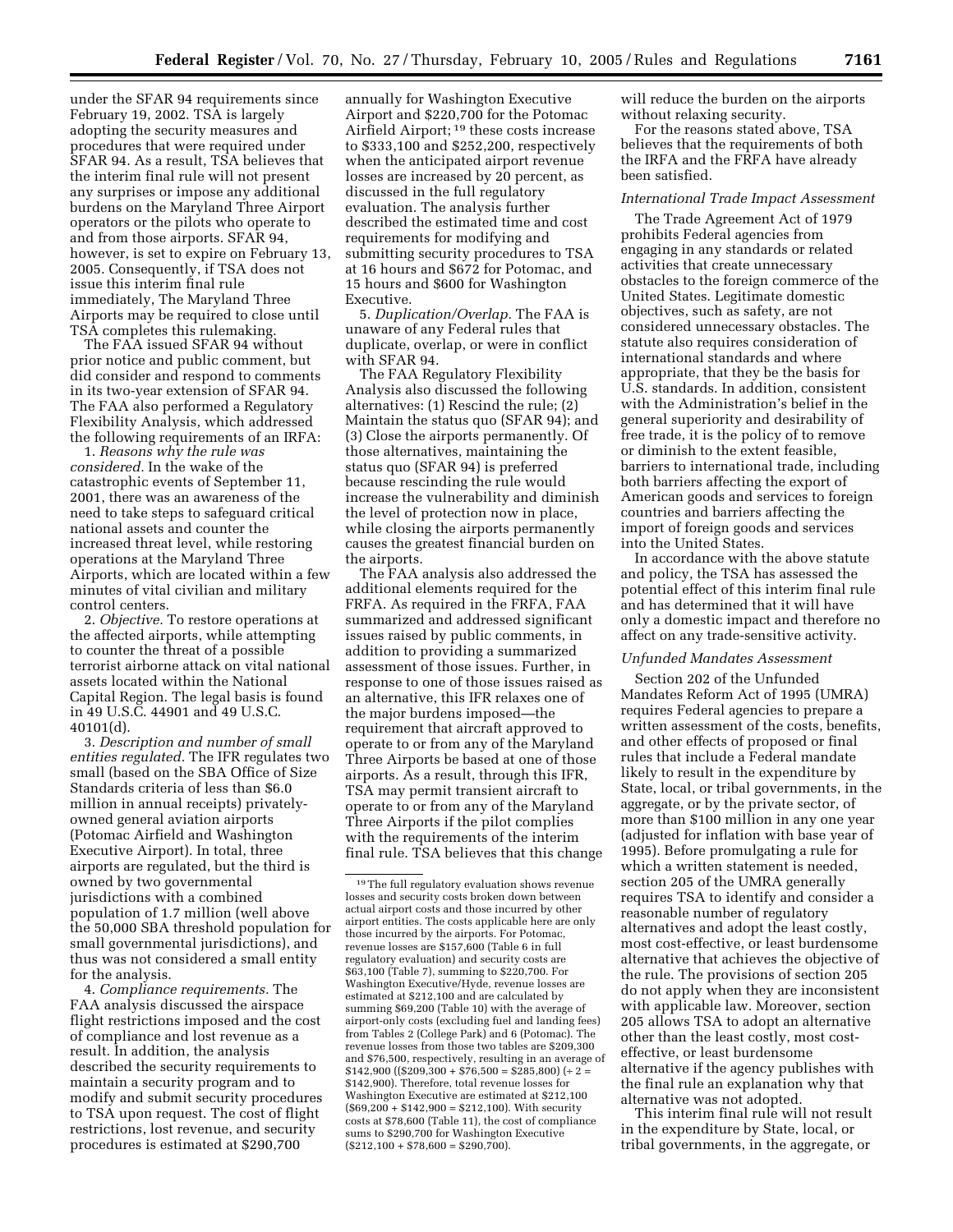by the private sector, of more than \$100 million annually. Thus, TSA has not prepared a written assessment under the UMRA.

# **Executive Order 13132, Federalism**

Executive Order 13132 requires TSA to develop an accountable process to ensure ''meaningful and timely input by State and local officials in the development of regulatory policies that have federalism implications.'' ''Policies that have federalism implications'' is defined in the Executive Order to include regulations that have ''substantial direct effects on the States, on the relationship between the national government and the States, or on the distribution of power and responsibilities among the various levels of government.'' Under the Executive Order, TSA may construe a Federal statute to preempt State law only where, among other things, the exercise of State authority conflicts with the exercise of Federal authority under the Federal statute.

This interim final rule will not have substantial direct effects on the States, on the relationship between the national government and the States, or on the distribution of power and responsibilities among the various levels of government. Thus, TSA has determined that this interim final rule will not have sufficient Federalism implications to warrant the preparation of a Federal Assessment.

# **National Environmental Policy Act**

TSA has reviewed this action for purposes of the National Environmental Policy Act of 1969 (42 U.S.C. 4321– 4347) and has determined that this action will not have a significant effect on the human environment.

#### **Energy Impact**

TSA has assessed the energy impact of this rule in accordance with the Energy Policy and Conservation Act (EPCA), Public Law 94–163, as amended (42 U.S.C. 6362). TSA has tentatively determined that this interim final rule will not be a major regulatory action under the provisions of the EPCA.

#### **List of Subjects in 49 CFR Part 1562**

Airports, Flight restricted zone, General aviation, Security threat assessment.

#### **The Amendments**

■ For the reasons set forth in the preamble, the Transportation Security Administration amends Chapter XII, subchapter C, of Title 49, Code of Federal Regulations, by adding a new part 1562 to read as follows:

# **PART 1562—GENERAL AVIATION**

**Subpart A—Maryland Three Airports: Enhanced Security Procedures for Operations at Certain Airports in the Washington, DC, Metropolitan Area Flight Restricted Zone**

Sec.<br>1562.1

1562.1 Scope and definitions.<br>1562.3 Operating requirement

Operating requirements.

**Authority:** 49 U.S.C. 114, 40113.

#### **§ 1562.1 Scope and definitions.**

(a) *Scope.* This subpart applies to the following airports, and individuals who operate an aircraft to or from those airports, that are located within the airspace designated as the Washington, DC, Metropolitan Area Flight Restricted Zone by the Federal Aviation Administration:

(1) College Park Airport (CGS);

(2) Potomac Airfield (VKX); and

(3) Washington Executive/Hyde Field (W32).

(b) *Definitions.* For purposes of this section:

*Airport security coordinator* means the official at a Maryland Three Airport who is responsible for ensuring that the airport's security procedures are implemented and followed.

*Maryland Three Airport* means any of the airports specified in paragraph (a) of this section.

#### **§ 1562.3 Operating requirements.**

(a) *Airport operator requirements.* Each operator of a Maryland Three Airport must:

(1) Appoint an airport employee as the airport security coordinator;

(2) Maintain and carry out security procedures approved by TSA;

(3) Maintain at the airport a copy of the airport's TSA-approved security procedures;

(4) Maintain at the airport a copy of each Federal Aviation Administration Notice to Airmen and rule that affects security procedures at the Maryland Three Airports; and

(5) Permit officials authorized by TSA to inspect—

(i) The airport;

(ii) The airport's TSA-approved security procedures; and

(iii) Any other documents required under this section.

(b) *Airport security coordinator requirements.* Each airport security coordinator for a Maryland Three Airport must be approved by TSA. To obtain TSA approval, an airport security coordinator must:

(1) Present to TSA, in a form and manner acceptable to TSA, his or her— (i) Name;

(ii) Social Security Number;

- (iii) Date of birth;
- (iv) Address;
- (v) Phone number; and (vi) Fingerprints.
- 

(2) Successfully complete a TSA terrorist threat assessment; and

(3) Not have been convicted or found not guilty by reason of insanity, in any jurisdiction, during the 10 years prior to applying for authorization to operate to or from the airport, or while authorized to operate to or from the airport, of any crime specified in 49 CFR 1542.209 or 1572.103.

(c) *Security procedures.* To be approved by TSA, an airport's security procedures, at a minimum, must:

(1) Identify and provide contact information for the airport's airport security coordinator.

(2) Contain a current record of the individuals and aircraft authorized to operate to or from the airport.

(3) Contain procedures to—

(i) Monitor the security of aircraft at the airport during operational and nonoperational hours; and

(ii) Alert the aircraft owner(s) and operator(s), the airport operator, and TSA of unsecured aircraft.

(4) Contain procedures to implement and maintain security awareness procedures at the airport.

(5) Contain procedures for limited approval of pilots who violate the Washington, DC, Metropolitan Area Flight Restricted Zone and are forced to land at the airport.

(6) Contain any additional procedures required by TSA to provide for the security of aircraft operations to or from the airport.

(d) *Amendments to security procedures.* Airport security procedures approved by TSA remain in effect unless TSA determines that—

(1) Operations at the airport have not been conducted in accordance with those procedures; or

(2) The procedures must be amended to provide for the security of aircraft operations to or from the airport.

(e) *Pilot requirements for TSA approval.* Except as specified in paragraph (g) of this section, each pilot of an aircraft operating to or from any of the Maryland Three Airports must be approved by TSA. To obtain TSA approval, a pilot must:

(1) Present to TSA—

(i) The pilot's name;

(ii) The pilot's Social Security Number;

(iii) The pilot's date of birth;

(iv) The pilot's address;

(v) The pilot's phone number;

(vi) The pilot's current and valid airman certificate or current student pilot certificate;